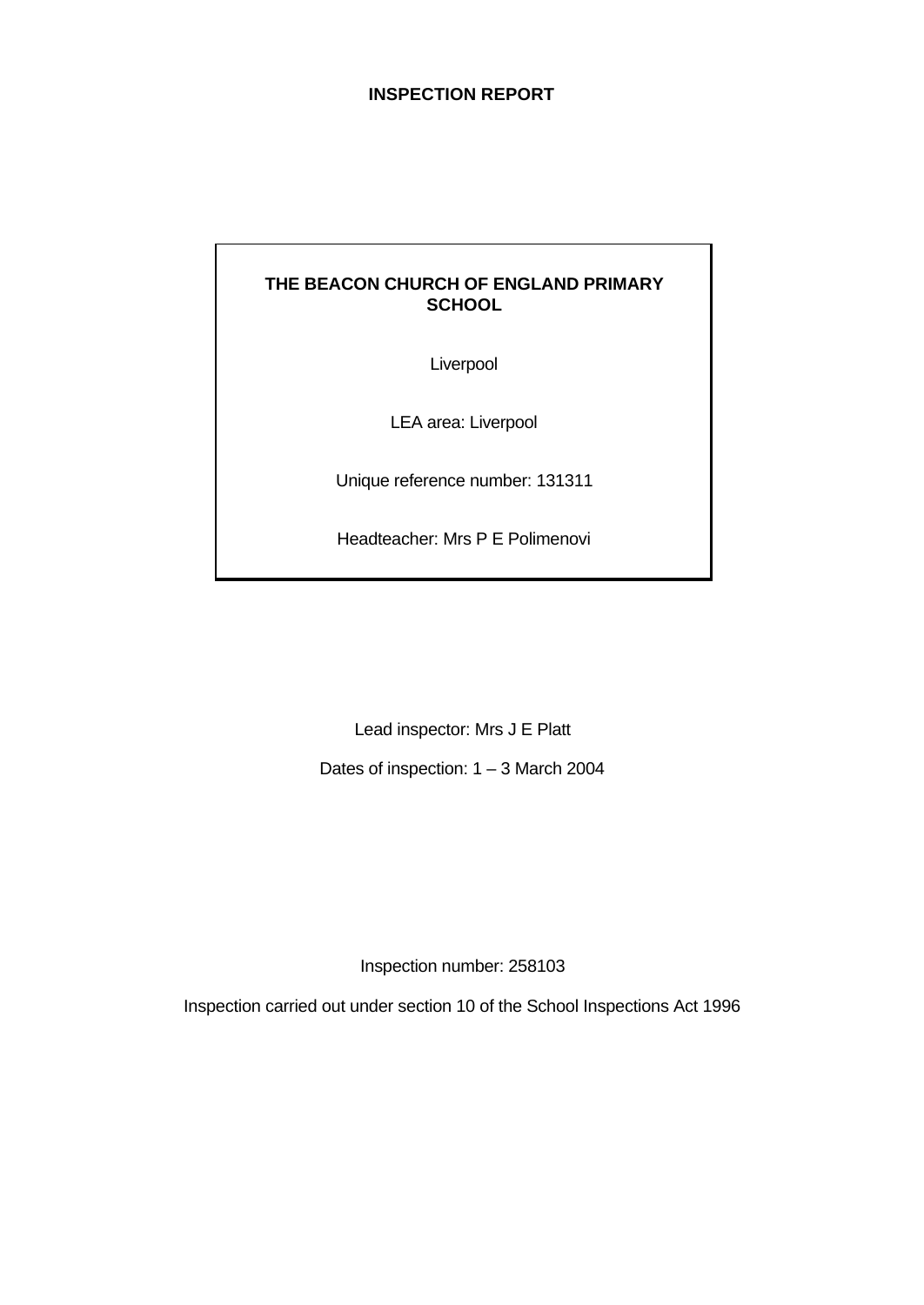## © Crown copyright 2004

This report may be reproduced in whole or in part for non-commercial educational purposes, provided that all extracts quoted are reproduced verbatim without adaptation and on condition that the source and date thereof are stated.

Further copies of this report are obtainable from the school. Under the School Inspections Act 1996, the school must provide a copy of this report and/or its summary free of charge to certain categories of people. A charge not exceeding the full cost of reproduction may be made for any other copies supplied.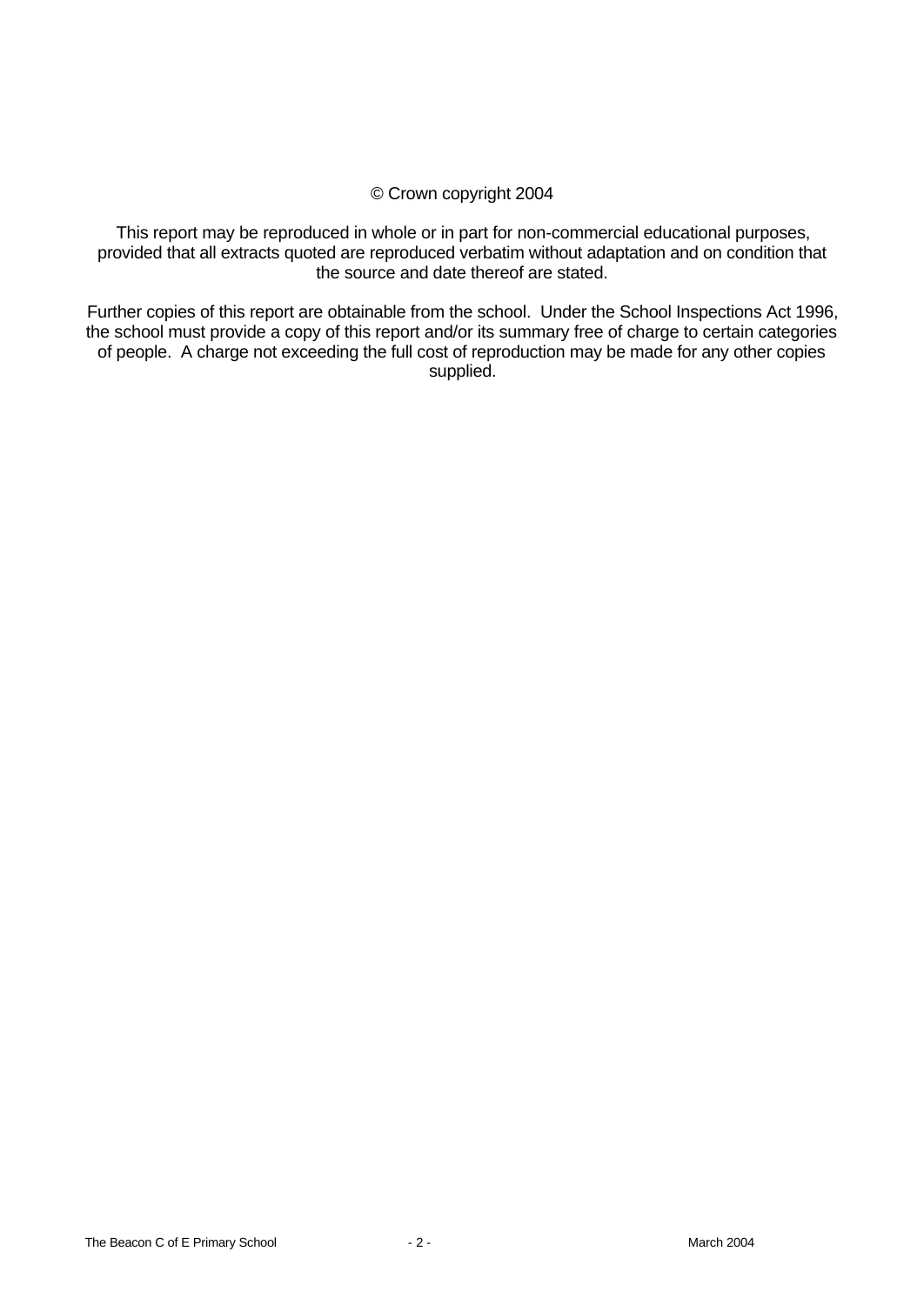# **INFORMATION ABOUT THE SCHOOL**

| Type of school:                                       | Primary                             |
|-------------------------------------------------------|-------------------------------------|
| School category:                                      | Voluntary controlled                |
| Age range of pupils:                                  | 3 to 11                             |
| Gender of pupils:                                     | Mixed                               |
| Number on roll:                                       | 158                                 |
| School address:                                       | <b>Heyworth Street</b><br>Liverpool |
| Postcode:                                             | Merseyside<br>L5 3QG                |
| Telephone number:                                     | 0151 263 4206                       |
| Fax number:                                           | 0151 2631583                        |
| Appropriate authority:<br>Name of chair of governors: | Governing body<br>Rev. P Spiers     |
| Date of previous inspection:                          | 18 May 1998                         |

# **CHARACTERISTICS OF THE SCHOOL**

The Beacon Church of England (voluntary controlled) School is a small school having 158 pupils on roll including 15 children attending full time in the nursery. The school serves a socially and economically deprived area in Liverpool and is part of an education action zone. A very small number of pupils are from minority ethnic groups and the school does not identify any needing help because English is not their first spoken language. A well above average percentage of pupils are entitled to free school meals. Fifty-seven pupils are on the school's register of special educational needs. Identified needs include specific and emotional and behaviour difficulties. The overall attainment of children when they start school is below average. The school has a Basic Skills Quality Mark and Investors in People status. To improve standards the school is taking part in the local authority's Raising Attainment Project.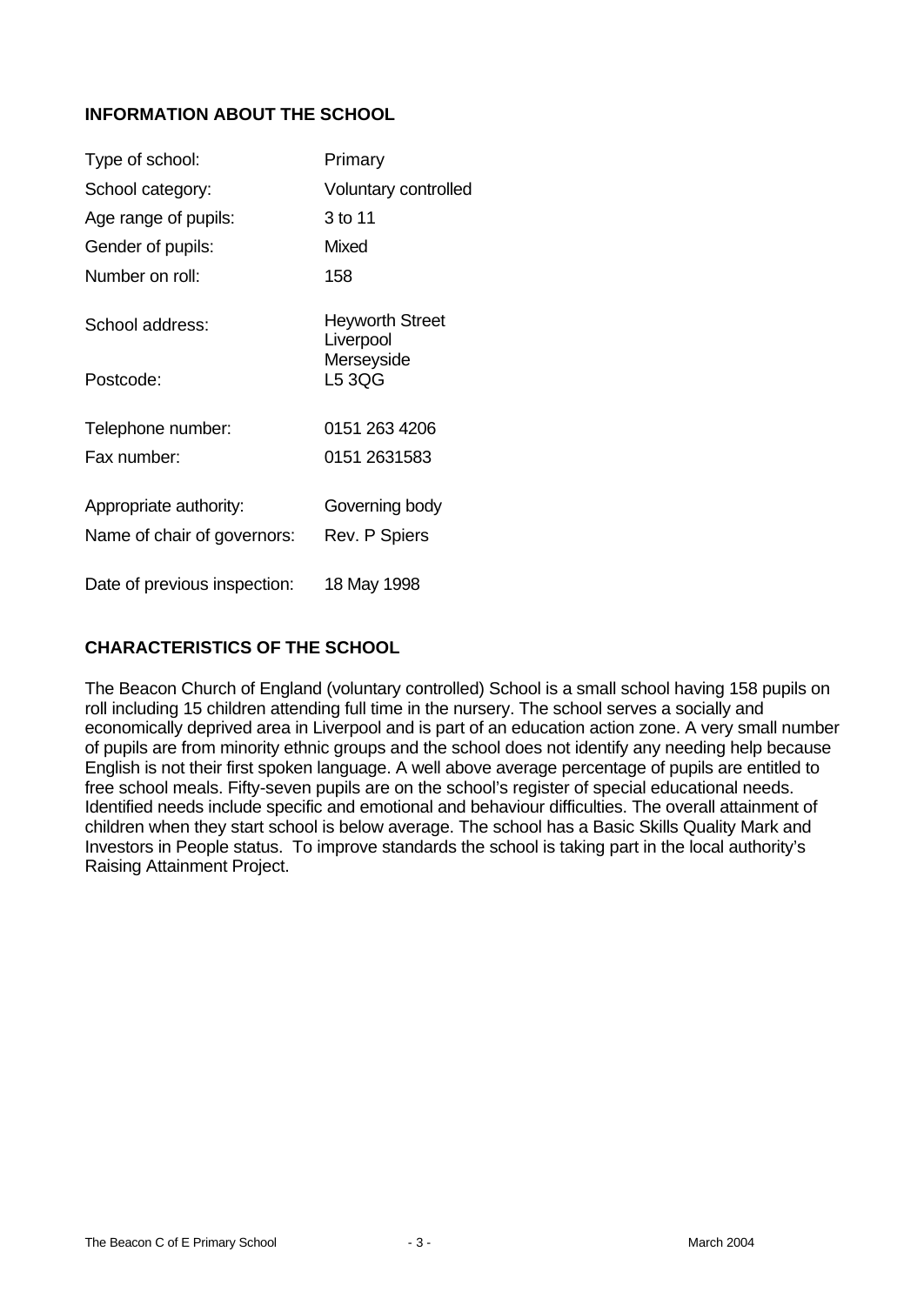# **INFORMATION ABOUT THE INSPECTION TEAM**

|       | Members of the inspection team |                | <b>Subject responsibilities</b>                                  |
|-------|--------------------------------|----------------|------------------------------------------------------------------|
| 11565 | Mrs J E Platt                  | Lead inspector | English                                                          |
|       |                                |                | English as an additional language                                |
| 9926  | Mr A Dobson                    | Lay inspector  |                                                                  |
| 29504 | Mrs S Herring                  | Team inspector | <b>Mathematics</b>                                               |
|       |                                |                | Information and communication<br>technology                      |
|       |                                |                | Humanities including religious<br>education                      |
| 22740 | Mrs M Leah                     | Team inspector | Science                                                          |
|       |                                |                | Creative, aesthetic, practical and<br>physical subjects          |
|       |                                |                | Areas of learning for children in the<br><b>Foundation Stage</b> |
|       |                                |                | Special educational needs                                        |

The inspection contractor was:

Nord Anglia School Inspection Services Anglia House Carrs Road **Cheadle Stockport** SK8 2LA

Any concerns or complaints about the inspection or the report should be made initially to the inspection contractor. The procedures are set out in the leaflet *'Complaining about Ofsted Inspections'*, which is available from Ofsted Publications Centre (telephone 07002 637833) or Ofsted's website (www.ofsted.gov.uk).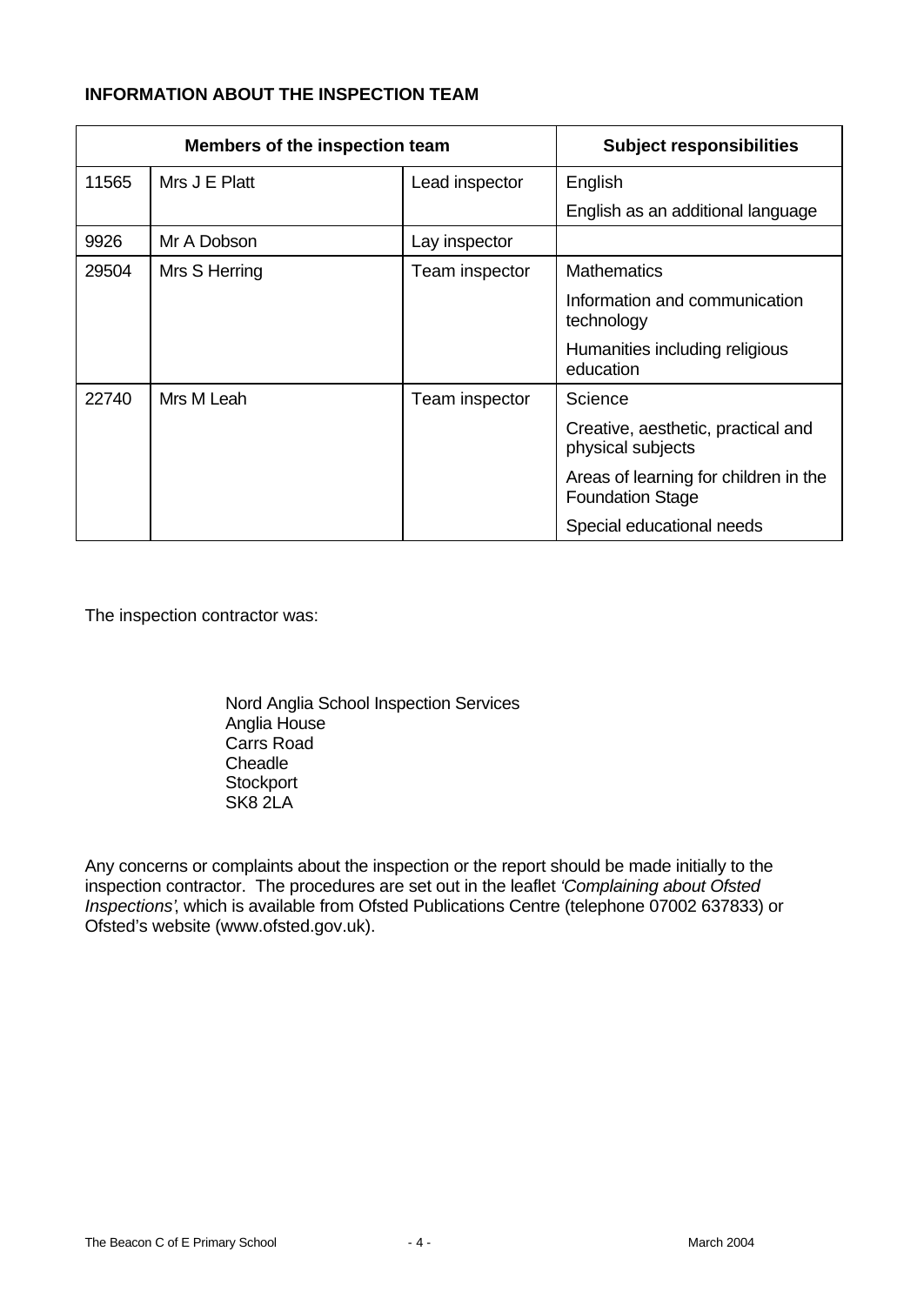# **REPORT CONTENTS**

|                                                                                       | Page |
|---------------------------------------------------------------------------------------|------|
| <b>PART A: SUMMARY OF THE REPORT</b>                                                  | 6    |
|                                                                                       |      |
| <b>PART B: COMMENTARY ON THE MAIN INSPECTION FINDINGS</b>                             |      |
| <b>STANDARDS ACHIEVED BY PUPILS</b>                                                   | 8    |
| Standards achieved in areas of learning, subjects and courses                         |      |
| Pupils' attitudes, values and other personal qualities                                |      |
| <b>QUALITY OF EDUCATION PROVIDED BY THE SCHOOL</b>                                    | 11   |
| Teaching and learning                                                                 |      |
| The curriculum                                                                        |      |
| Care, guidance and support                                                            |      |
| Partnership with parents, other schools and the community                             |      |
| <b>LEADERSHIP AND MANAGEMENT</b>                                                      | 16   |
| PART C: THE QUALITY OF EDUCATION IN AREAS OF LEARNING,<br><b>SUBJECTS AND COURSES</b> | 19   |
| AREAS OF LEARNING IN THE FOUNDATION STAGE                                             |      |
| <b>SUBJECTS IN KEY STAGES 1 and 2</b>                                                 |      |
| PART D: SUMMARY OF THE MAIN INSPECTION JUDGEMENTS                                     | 31   |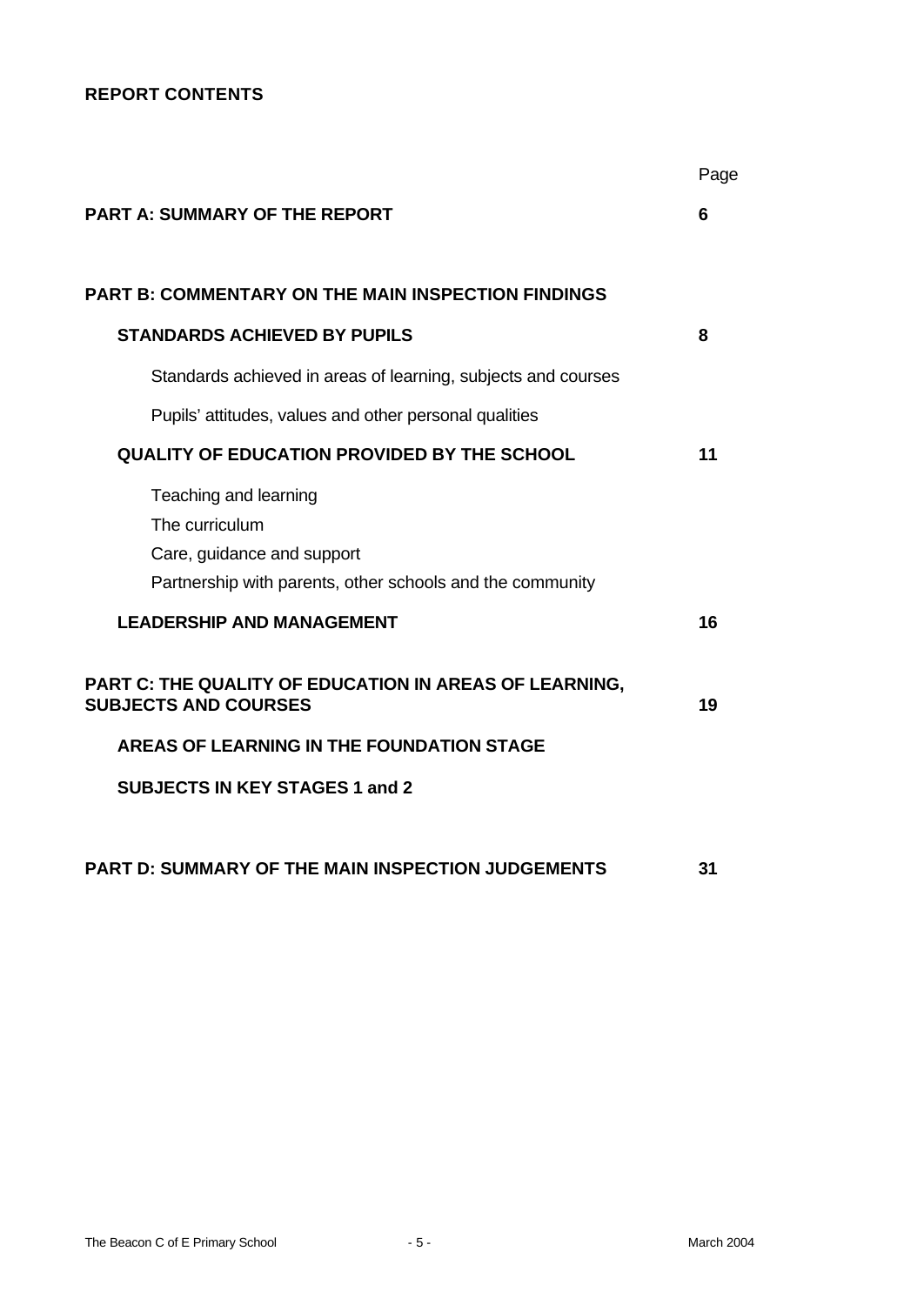# **PART A: SUMMARY OF THE REPORT**

# **OVERALL EVALUATION**

Although this is a caring school it is failing to provide an acceptable quality of education. It is an **ineffective** school and is not providing satisfactory value for money. Standards are too low and achievement is unsatisfactory. Although some good teaching was seen the overall quality of teaching is unsatisfactory because of a lack of challenge which fails to extend pupils' learning sufficiently. Leadership ensures the school runs smoothly on a day-to-day basis. However, there are weaknesses in leadership and management in the important aspects of monitoring and evaluating the school's work.

The school's main strengths and weaknesses are:

- Achievement is satisfactory in the early years and children settle well in school. Overall achievement is unsatisfactory and standards in Year 6 are well below average in English, mathematics and science.
- Too much teaching fails to meet the needs of the differing abilities in the school because teachers are not using assessment information effectively.
- The overall quality of leadership and management is unsatisfactory and has been ineffective in raising standards. Governors are not holding the school to account for the quality of education provided.
- Attendance is well below average. However, many pupils enjoy school and punctuality is good.
- Good attention is given to pupils' welfare and there are trusting relationships between staff and pupils.
- The school has a good number of clubs and the range and number of visits are very good.
- Links with parents are good and the school works very well with the local community.

The overall rate of improvement since the last inspection is unsatisfactory because standards have declined. To stop this decline the school sought support from the local authority. This has tackled the weakness in strategic planning and the raising attainment plan is giving the school a clearer focus for improvement. Although monitoring of teaching takes place it has been ineffective in eliminating weaknesses. Good management of information and communication technology has raised standards. Planning for the under fives now closely follows national guidelines. Resources for outdoor play are good. The school gives more attention to promoting understanding about life in a multi-cultural society.

In accordance with section 13(7) of the School Inspections Act 1996 I am of the opinion, and HMCI agrees, that special measures are required in relation to this school.

| <b>Results in National</b><br>Curriculum tests at the end |      | similar schools |      |      |
|-----------------------------------------------------------|------|-----------------|------|------|
| of Year 6, compared with:                                 | 2001 | 2002            | 2003 | 2003 |
| English                                                   |      |                 | F*   | F*   |
| <b>Mathematics</b>                                        |      |                 | F*   | F*   |
| Science                                                   |      |                 |      | F*   |

# **STANDARDS ACHIEVED**

*Key: A - well above average; B – above average; C – average; D – below average; E – well below average;*

*E\*- very low*

*Similar schools are those whose pupils attained similarly at the end of Year 2.*

Overall achievement is **unsatisfactory**. The test results indicate standards are very low and show these pupils made very little progress in the juniors. Current standards in Year 6 are higher but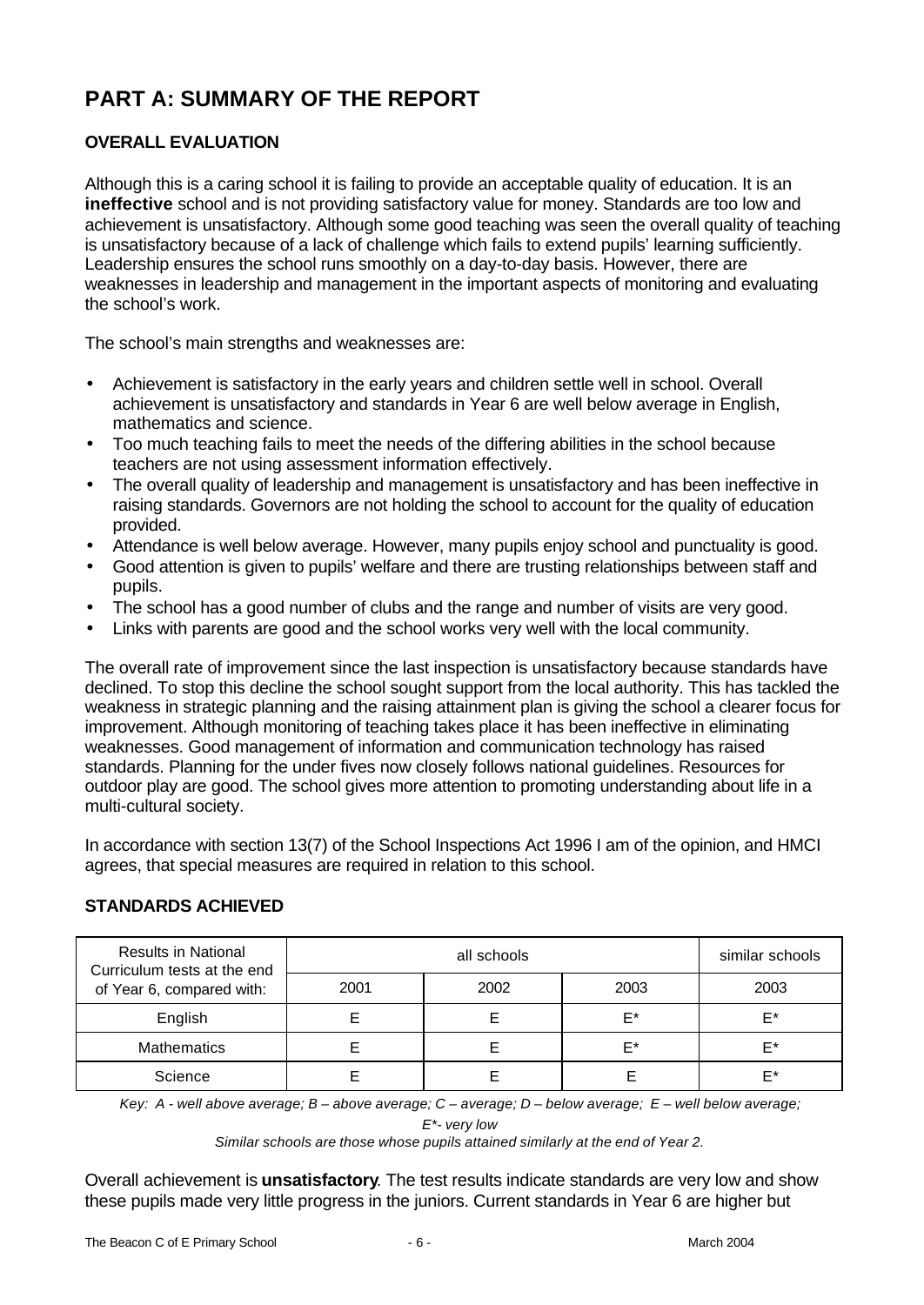remain well below average in English, mathematics and science. Pupils of all abilities, including those with special educational needs, are underachieving and make unsatisfactory progress. Achievement in the infants is satisfactory. Current standards in Year 2 are below the national average in reading, writing and mathematics. Compared with similar schools, pupils in the infants are doing as well as expected. Children start school with below average ability and make satisfactory progress in the nursery and reception class although they do not reach the goals expected of them.

Pupils' personal development is **satisfactory.** Most pupils behave well and have satisfactory attitudes to their work although it is not always presented neatly. Provision for spiritual, moral, social and cultural development is satisfactory. Attendance is well below average. Punctuality is good and lessons start promptly.

# **QUALITY OF EDUCATION**

The overall quality of education is **unsatisfactory**. Although good teaching was seen, too much teaching fails to provide the pupils with activities that are sufficiently challenging and the overall quality of teaching and learning is **unsatisfactory.** Teaching and learning in the Foundation Stage and the infants are satisfactory. A variety of practical activities are used to teach early literacy and numeracy skills and pupils are starting to make effective use of these skills. The pace of lessons is often too slow in the juniors and the lack of variety of approaches fails to capture pupils' interest. Assessment information is not being used effectively to match work to pupils' needs and this restricts the rate of learning of all abilities including pupils with special educational needs. Pupils with behaviour difficulties make good progress in overcoming these difficulties because of the sensitive support of the learning mentor.

The curriculum is satisfactory. From Reception to Year 6, pupils go on a residential visit and this greatly enriches their experiences. Care, guidance and support for pupils are good and reflect the school's Christian status. Staff are attentive to pupils' views and ideas. The partnership with parents is good although parents could be more supportive by ensuring their children attend regularly. Links with other schools are good and those with the local community are very good.

# **LEADERSHIP AND MANAGEMENT**

Leadership and management of the school are **unsatisfactory.** With the support of the local authority and the raising attainment plan the school has a clearer vision and sense of purpose. However, the headteacher's leadership pays insufficient attention to the effectiveness of teaching and learning and this is the major reason for the lack of improvement since the last inspection. Too many initiatives are introduced without evaluating their impact on standards. Management is unsatisfactory because key staff have insufficient time to follow up changes and check on their effectiveness. Governors are supportive and statutory requirements are met. However, they rely too heavily on the headteacher for information and are not good at challenging decisions and holding the school to account for the education provided.

# **PARENTS' AND PUPILS' VIEWS OF THE SCHOOL**

Parents have positive views of the school and find the staff approachable. Pupils say they enjoy school.

## **IMPROVEMENTS NEEDED**

The most important things the school should do in order to improve are:

- raise achievement and improve standards in English, mathematics and science:
- increase the effectiveness of leadership and management of the school including the involvement of the governing body;
- improve teaching, especially the expectations of teachers and the use of assessment to match work to pupils' ability;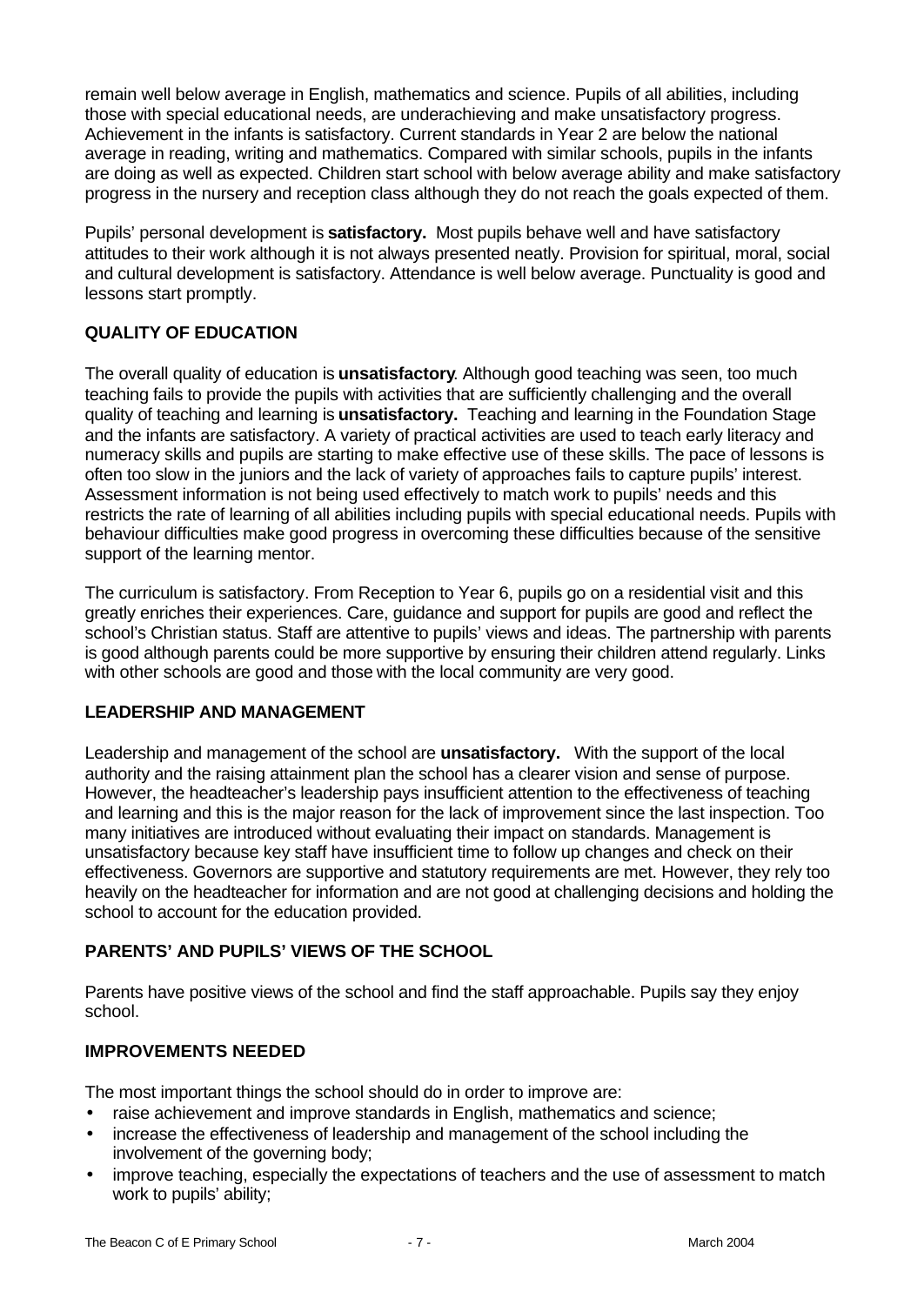• improve attendance.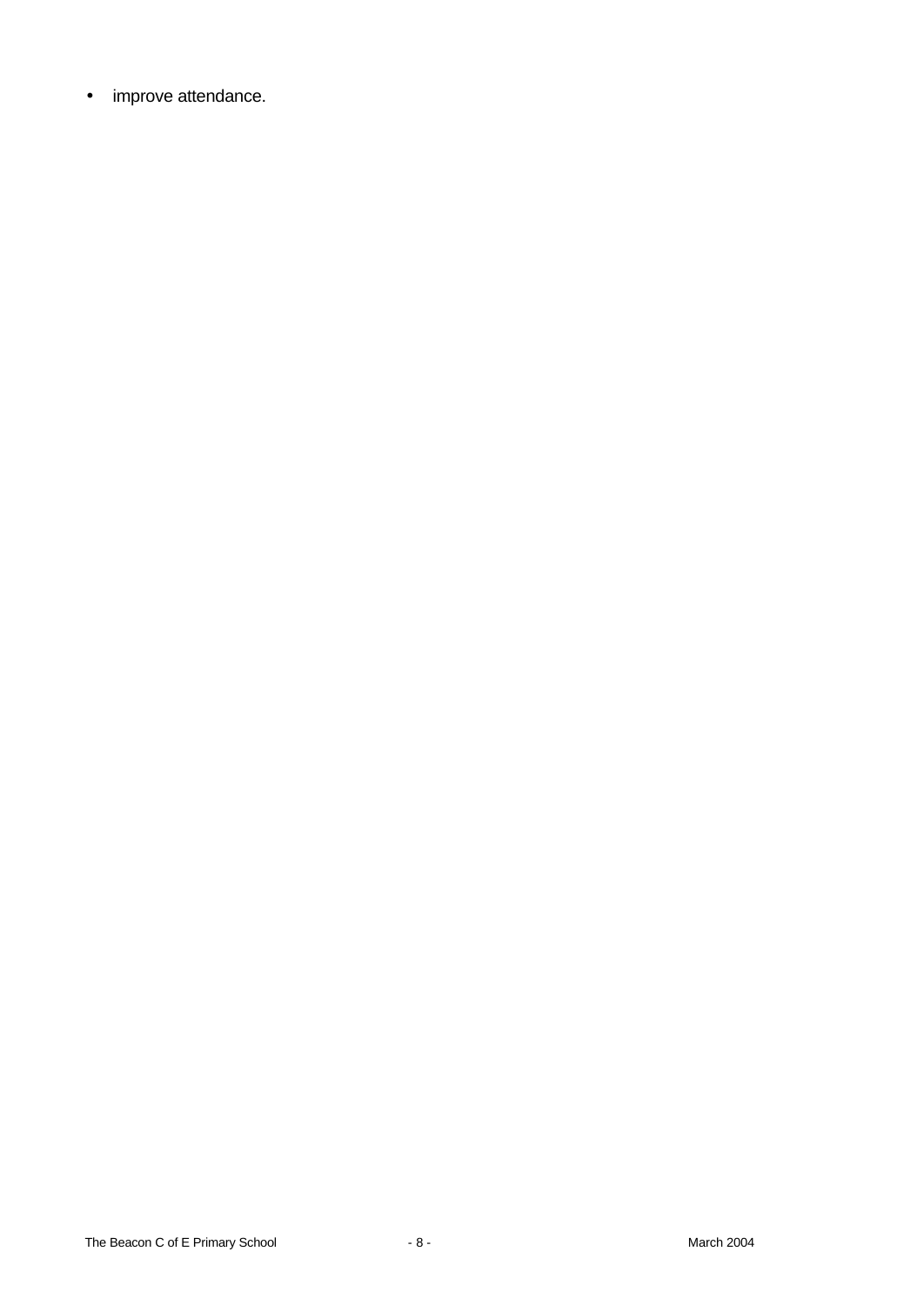# **PART B: COMMENTARY ON THE INSPECTION FINDINGS**

# **STANDARDS ACHIEVED BY PUPILS**

## **Standards achieved in areas of learning, subjects and courses**

Overall achievement is **unsatisfactory.** Children in the Foundation Stage<sup>1</sup> and the infants<sup>2</sup> make satisfactory progress although they do not reach the level expected for their age. Progress in the juniors<sup>3</sup> is unsatisfactory and this is reflected in the well below average standards in Year 6.

## **Main strengths and weaknesses**

- Pupils of all abilities are underachieving in the juniors and standards in Year 6 are too low in English, mathematics and science.
- Standards have declined since the last inspection in English, mathematics and science.
- Standards are below average in reading, writing, mathematics and science in Year 2.
- Children get off to a good start in the nursery, especially in their personal and social skills.
- Improvement in information and communication technology (ICT) has been good and pupils now work at the level expected for their age.
- Examples of work in design and technology in Year 6 are good and show pupils benefit from an intensive week focusing on this subject.

## **Commentary**

1. Children's attainment on entry to nursery is generally below average, although there is a cross section of abilities. In response to caring staff many settle quickly into nursery life and this enables them to take full advantage of the imaginative range of experiences. However, despite satisfactory progress in the reception class, pupils are not reaching the early learning goals<sup>4</sup> expected for them.

# *Standards in national tests at the end of Year 6 – average point scores<sup>5</sup> in 2003*

| Standards in:      | School results | National results |
|--------------------|----------------|------------------|
| English            | 22.8(24.3)     | 26.8 (27.0)      |
| <b>Mathematics</b> | 21.5(24.0)     | 26.8 (26.7)      |
| Science            | 25.7 (25.5)    | 28.6 (28.3)      |

*There were 23 pupils in the year group. Figures in brackets are for the previous year*

l

 $1$  The Foundation Stage begins when children start in the nursery and finishes at the end of the reception class.

<sup>&</sup>lt;sup>2</sup> The infants comprise Years 1 and 2.

 $3$  The juniors comprise Years 3 to 6.

<sup>&</sup>lt;sup>4</sup> Early learning goals are the expectations for most children to reach by the end of the Foundation Stage. They refer mainly to achievements children make with communication, language and literacy; mathematical development; personal, social and emotional development; knowledge and understanding of the world; physical and creative development.

<sup>&</sup>lt;sup>5</sup> Average point scores. The average point score provides schools with a single statistic to compare the overall grades by all of their pupils with the grades attained by all pupils in another similar school as well as an average for all schools nationally. The score is obtained from the National Curriculum level attained by pupils in the national assessments. For example, in mathematics pupils are awarded 9 points for a level 1, 15 points for level 2 and 21 points for level 3. The average score is then calculated by adding up all of the points and dividing by the number of pupils who were tested.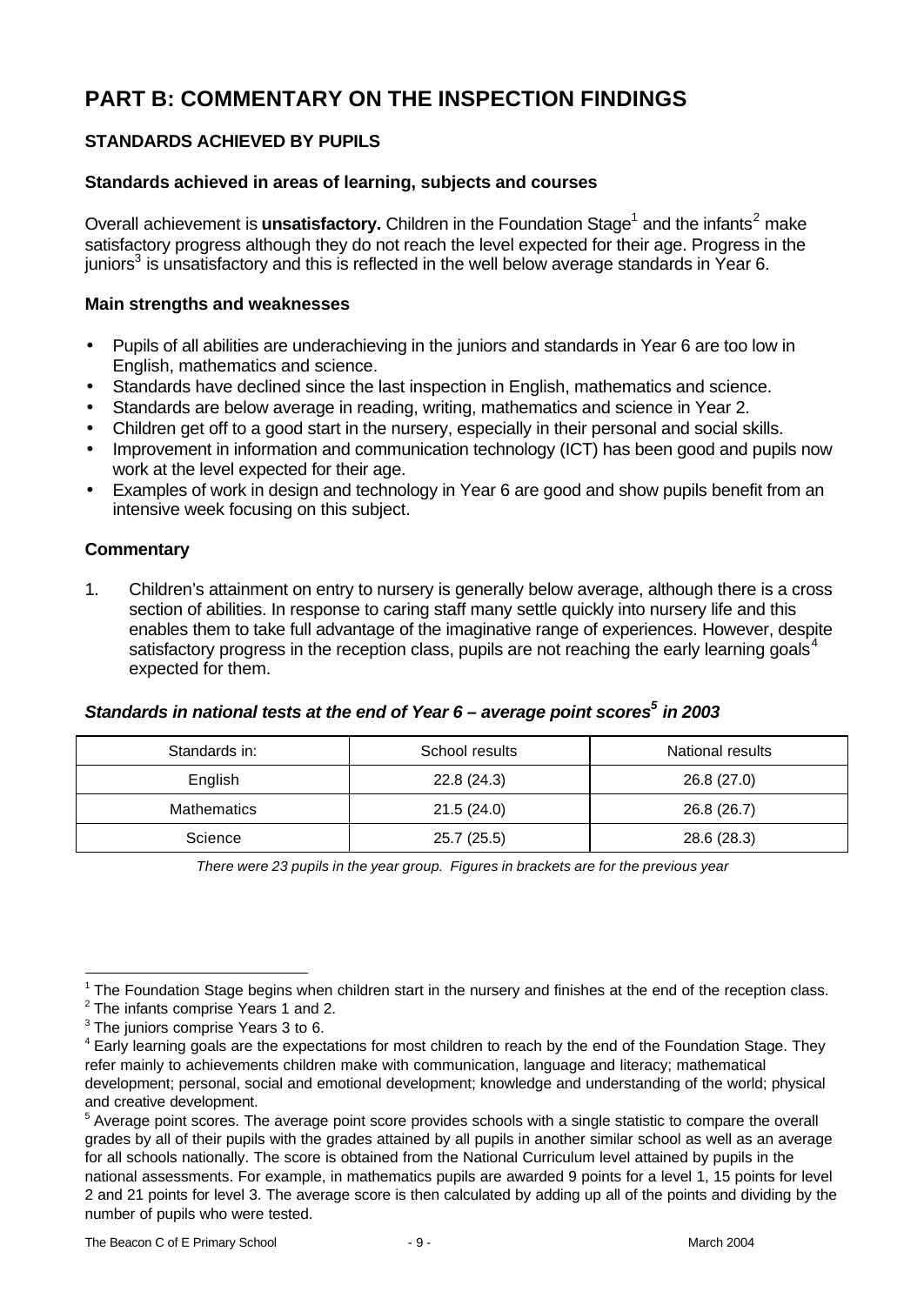- 2. These results for pupils in Year 6 were very low and were in the lowest five per cent in the country. Standards are not improving and have been well below average since 2000. The school does not keep a close enough eye on their pupils' progress. Taking into consideration their attainment in the national tests at the end of Year 2, the 2003 results indicate these pupils underachieved. The picture is one of overall underachievement with too many pupils not reaching the level expected for their age as well as a very low number exceeding this level. The school's analysis of the test results suggests that several pupils came close to reaching a higher level. However, this analysis fails to get to the real reasons for the decline in standards and masks the evidence that the pupils failed to reach the required level and hence the school did not achieve its target. The analysis also failed to identify that girls out-performed boys and this remains a weakness. Current standards in Year 6 are higher but remain well below average in English, mathematics and science. Overall achievement is unsatisfactory but varies between classes, with better progress being seen in Years 5 and 6 where teaching is better.
- 3. Pupils with special educational needs in the current Year 6 have also made insufficient progress in the juniors. School assessment information reveals a significant dip in their progress in Year 4 and this has affected their overall performance. Intensive work in withdrawal groups is not consistently followed up by work in class that matches pupils' needs and this restricts pupils' learning. Teachers do not always make good use of pupils' individual education plans to guide their teaching. Pupils with behaviour difficulties make satisfactory progress overall due to the effective intervention of the learning mentor or other extra adult attention in class which keeps the pupils on task.

| Standards in: | School results | National results |
|---------------|----------------|------------------|
| reading       | 13.7(14.7)     | 15.7 (15.8)      |
| writing       | 12.0(12.8)     | 14.6 (14.4)      |
| mathematics   | 15.5 (16.2)    | 16.3 (16.5)      |

## *Standards in national tests at the end of Year 2 – average point scores in 2003*

*There were 22 pupils in the year group. Figures in brackets are for the previous year*

- 4. The 2003 national assessment results above show that standards in Year 2 were well below the national average in reading and writing and below average in mathematics. When compared with similar schools these results present a more favourable picture. Results in writing were below average, in reading average and in mathematics were well above average. This group of pupils was unusual for the school with a high number of pupils exceeding the level expected for their age which raised the school's overall performance and increased the trend in results to be above the national trend. This level of high attaining pupils is not evident in the current Year 2. Although standards are below average there are signs of improvement in the infants because basic literacy and numeracy skills are being taught through practical activities that capture pupils' interest. Overall achievement is satisfactory and significantly more pupils are now reaching the level expected for their age. Pupils with special educational needs also make satisfactory progress because relevant small group work and individual targets are reinforced by suitable work in class.
- 5. The school does not identify any pupils needing help because English is not their first spoken language. Inspection evidence supports this. However, the school lacks a system to assess these pupils' language needs in order to check that they receive the correct support. No pupils are assessed as being academically gifted. The school does recognise the sporting talents of their pupils and they benefit from expert coaching to extend their skills.
- 6. Standards in ICT have improved in response to effective management and better resources. Overall achievement in this subject is now satisfactory with pupils working at the levels expected for their age.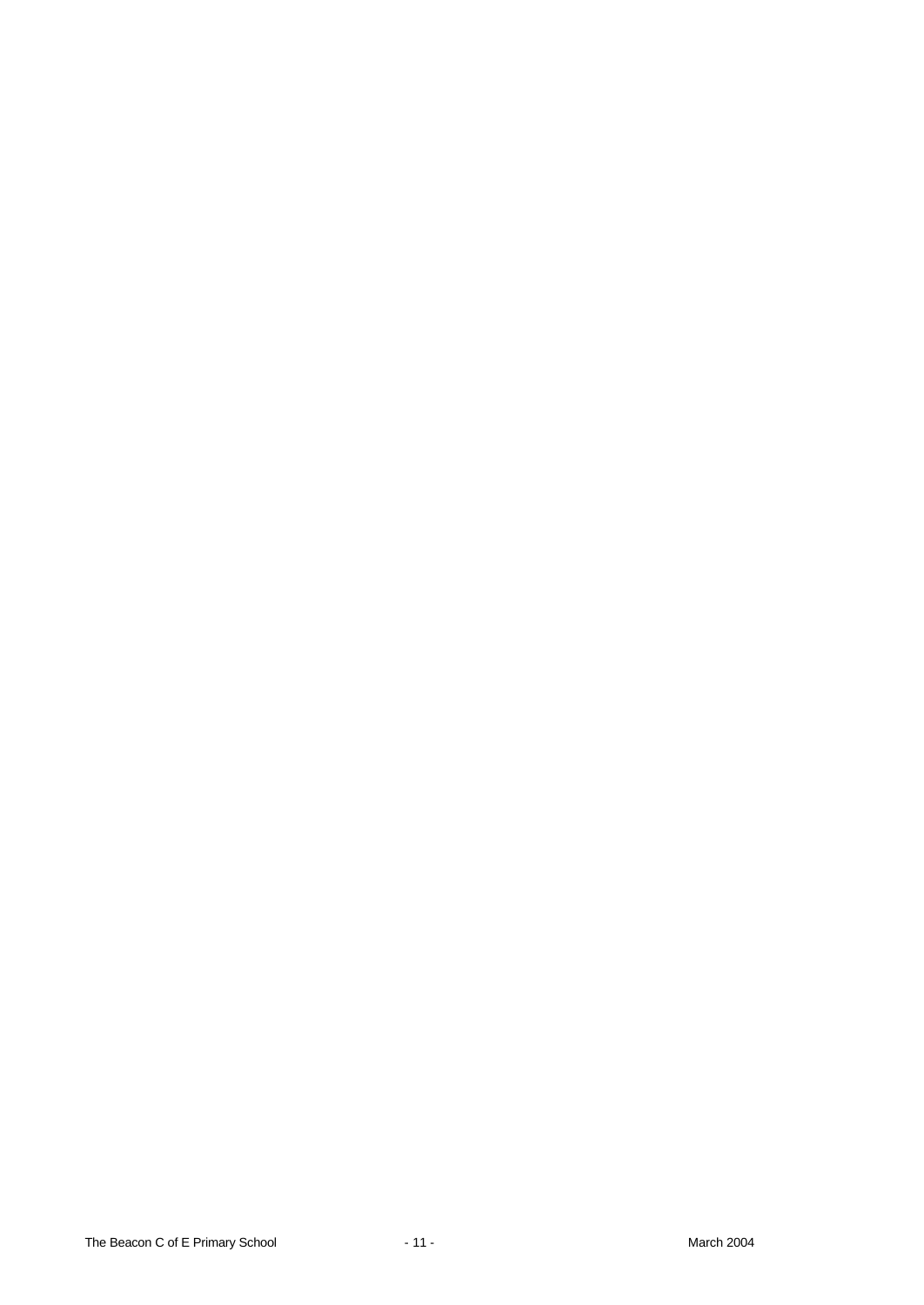## **Pupils' attitudes, values and other personal qualities**

The pupils' attitudes and behaviour are **satisfactory.** Attendance is **well below** that normally found in primary schools. The pupils' spiritual, moral, social and cultural development is **satisfactory.**

## **Main strengths and weaknesses**

- Pupils enjoy school.
- The school is trying hard to promote good attendance although attendance levels are not improving.
- Punctuality is good.
- Pupils have confidence in the staff's ability to sort out any bullying issues.
- Good use is made of the learning mentor to boost pupils' self-esteem.
- Although satisfactory overall, pupils are not fully prepared for living in a multi-cultural society.

## **Commentary**

- 7. Pupils know they go to school to learn. However, although they enjoy being at school and feel secure, there is little innate enthusiasm for learning. The pupils require motivating in every lesson and this is not always successful. When the teaching is good and pupils are interested in a subject they are keen to participate in the lesson and work hard. A significant minority of pupils do not have a pride in their work, which is often untidy and unfinished.
- 8. Behaviour is satisfactory. Pupils understand the school's rules and think they are applied fairly. Most teachers use the behaviour management strategies effectively. Playgrounds have a friendly atmosphere where pupils play well together. Incidents of bullying and name-calling are handled well, with pupils having a high level of confidence in the staff's ability to sort out any problems. Very good records are kept of all incidents. Racial issues are not a problem in the school. One pupil was permanently excluded from the school last year.

## **Exclusions**

#### *Ethnic background of pupils Exclusions in the last school year*

| Categories used in the Annual School Census         | No of pupils<br>on roll | Number of<br>fixed period<br>exclusions | Numb<br>perma<br>exclus |
|-----------------------------------------------------|-------------------------|-----------------------------------------|-------------------------|
| White - British                                     | 88                      |                                         |                         |
| White – any other White background                  |                         |                                         | $\mathcal{L}$           |
| Asian or Asian British - Pakistani                  |                         |                                         | 0                       |
| Black or Black British - African                    |                         | O                                       | 0                       |
| Black or Black British - any other Black background | $\overline{2}$          |                                         | 0                       |
| Chinese                                             | $\overline{2}$          |                                         | 0                       |
| Any other ethnic group                              | 3                       | O                                       | 0                       |
| No ethnic group recorded                            | 60                      |                                         |                         |

| lo of pupils<br>on roll | Number of<br>fixed period<br>exclusions |  |
|-------------------------|-----------------------------------------|--|
| 88                      |                                         |  |
|                         | 0                                       |  |
|                         | 0                                       |  |
|                         | 0                                       |  |
| 2                       | ი                                       |  |
| 2                       | ი                                       |  |
| 3                       | ი                                       |  |
| 60                      |                                         |  |

#### Chinese 2 0 0

*The table gives the number of exclusions, which may be different from the number of pupils excluded.*

9. Pupils' personal qualities develop satisfactorily while at school. Spiritual issues are covered in assemblies, religious education lessons and in displays around the school. Provision for boosting pupils' self-esteem is good; particularly the encouragement to succeed that is given to pupils by the learning mentor. Good use is made of photographs to celebrate pupils' achievements. Pupils generally get on well with each other and the staff. Boys and girls play

Number of permanent exclusions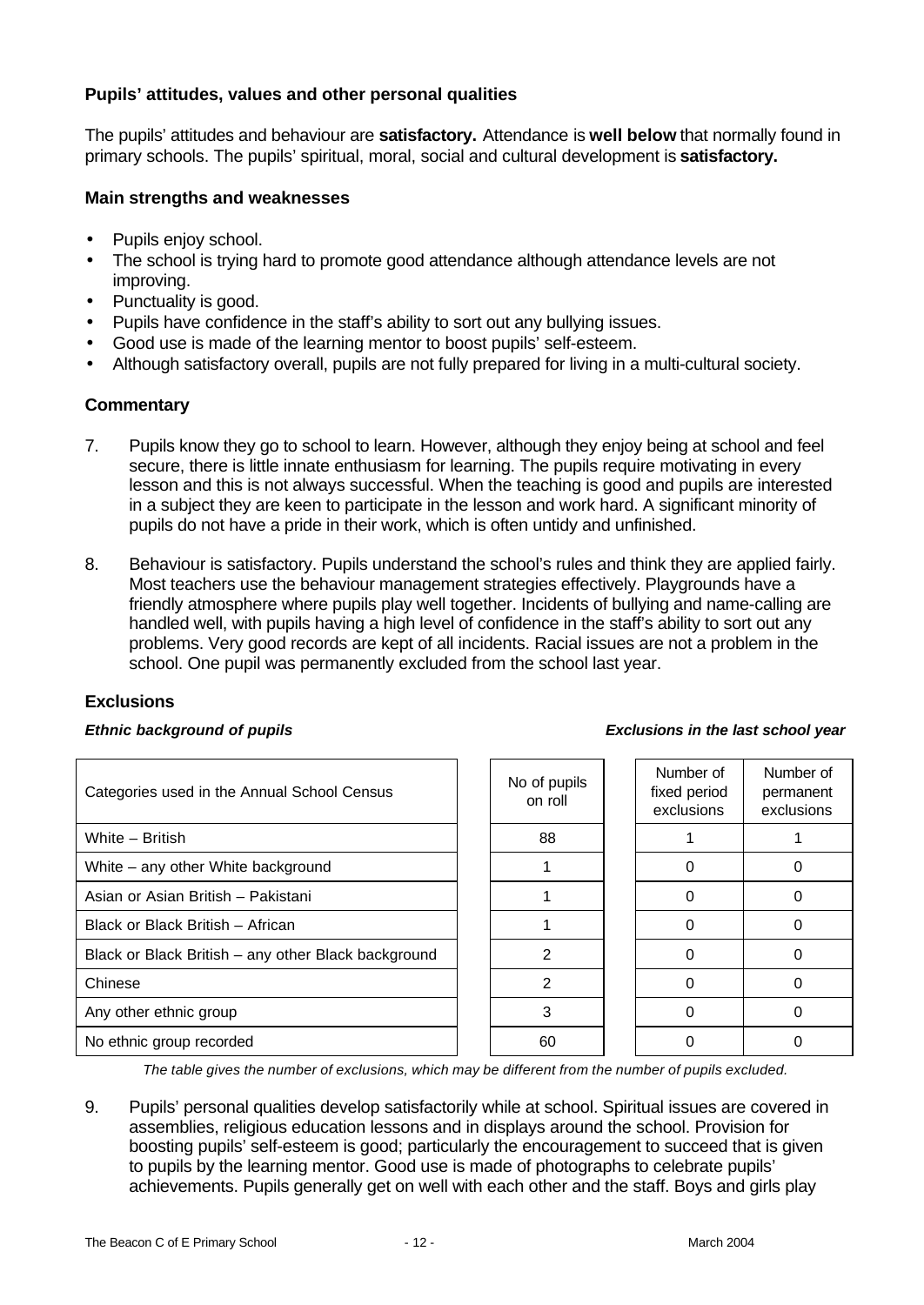well together and pupils collaborate productively in class. School clubs and residential visits are popular and effective in developing pupils' social skills. Pupils are given a satisfactory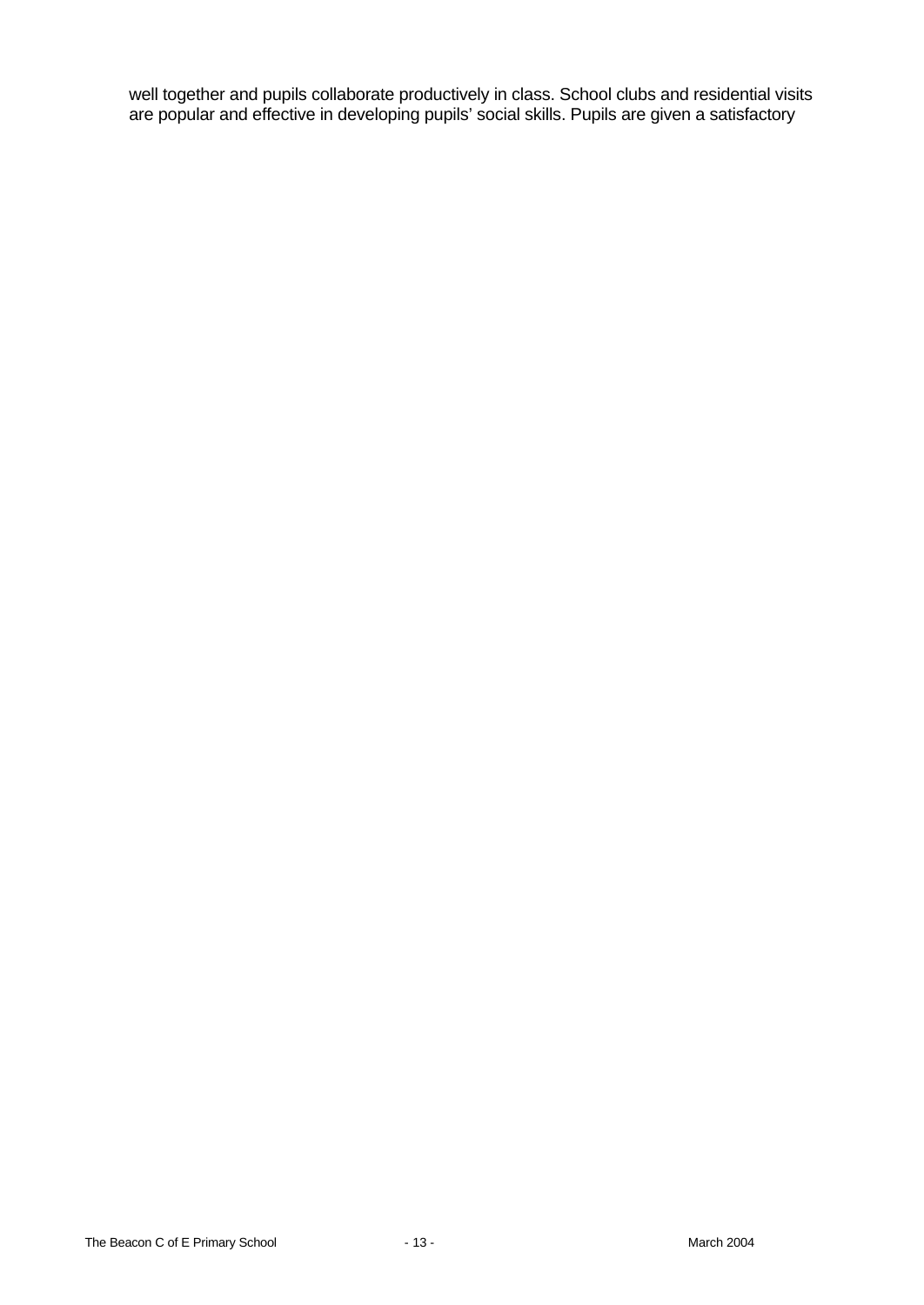grounding in understanding the difference between right and wrong through the example set by staff, class discussions and assemblies. Visits to museums and public buildings, together with talks by visitors, ensure that the pupils have a good knowledge of their local culture and traditions. Their knowledge of western culture is satisfactory and the school has extended the promotion of other cultures although pupils are not fully aware of their traditions and beliefs.

#### *Attendance in the latest complete reporting year (%)*

| Authorised absence |  |  | Unauthorised absence |      |
|--------------------|--|--|----------------------|------|
| School data<br>5.6 |  |  | School data          | .6   |
| National data      |  |  | National data        | () 4 |

*The table gives the percentage of half days (sessions) missed through absence for the latest complete reporting year.*

10. Attendance is well below the national average and not improving – in spite of the school having good procedures for monitoring and promoting good attendance. Certificates are given out every half term and all absences without reason are followed up speedily. Registers are monitored in detail every week. Unauthorised absence, although above the national average, has been reduced as a result of sharper monitoring. However, an increasing number of parents are taking their children on holiday in term time. Even though the school strongly disapproves of this, parents are not made sufficiently aware of this disapproval. The procedures for parents to request holidays are too informal. Punctuality is good and the day gets off to a crisp start.

# **QUALITY OF EDUCATION PROVIDED BY THE SCHOOL**

The school provides an **unsatisfactory** quality of education because overall teaching and learning are **unsatisfactory.** The curriculum is **satisfactory.** Links with parents and the attention given to pupils' welfare are **good.**

## **Teaching and learning**

The overall quality of teaching and learning is **unsatisfactory.** The use of assessment to inform teaching is **unsatisfactory.**

## **Main strengths and weaknesses**

- Too much teaching lacks challenge and the pace is too slow to maintain pupils' interest and so it fails to extend their learning.
- Overall assessment procedures are satisfactory but the information gained is not being used effectively to plan future work.
- Planning does not always make it clear what pupils are to learn.
- Early literacy and numeracy skills are taught well through practical activities in the Foundation Stage and the infants and this is leading to improvement in reading, writing and mathematics.
- Support assistants in the Foundation Stage and the infants are used well to support pupils with special educational needs. Their contribution to learning is less effective in the juniors because they are not always clear about the purpose of the tasks they are supporting.
- Relationships between staff and pupils are good and pupils usually try hard to please their teachers.
- Marking is not telling pupils how to improve their work.
- Homework in the juniors is inconsistent and is not used to encourage independent learning.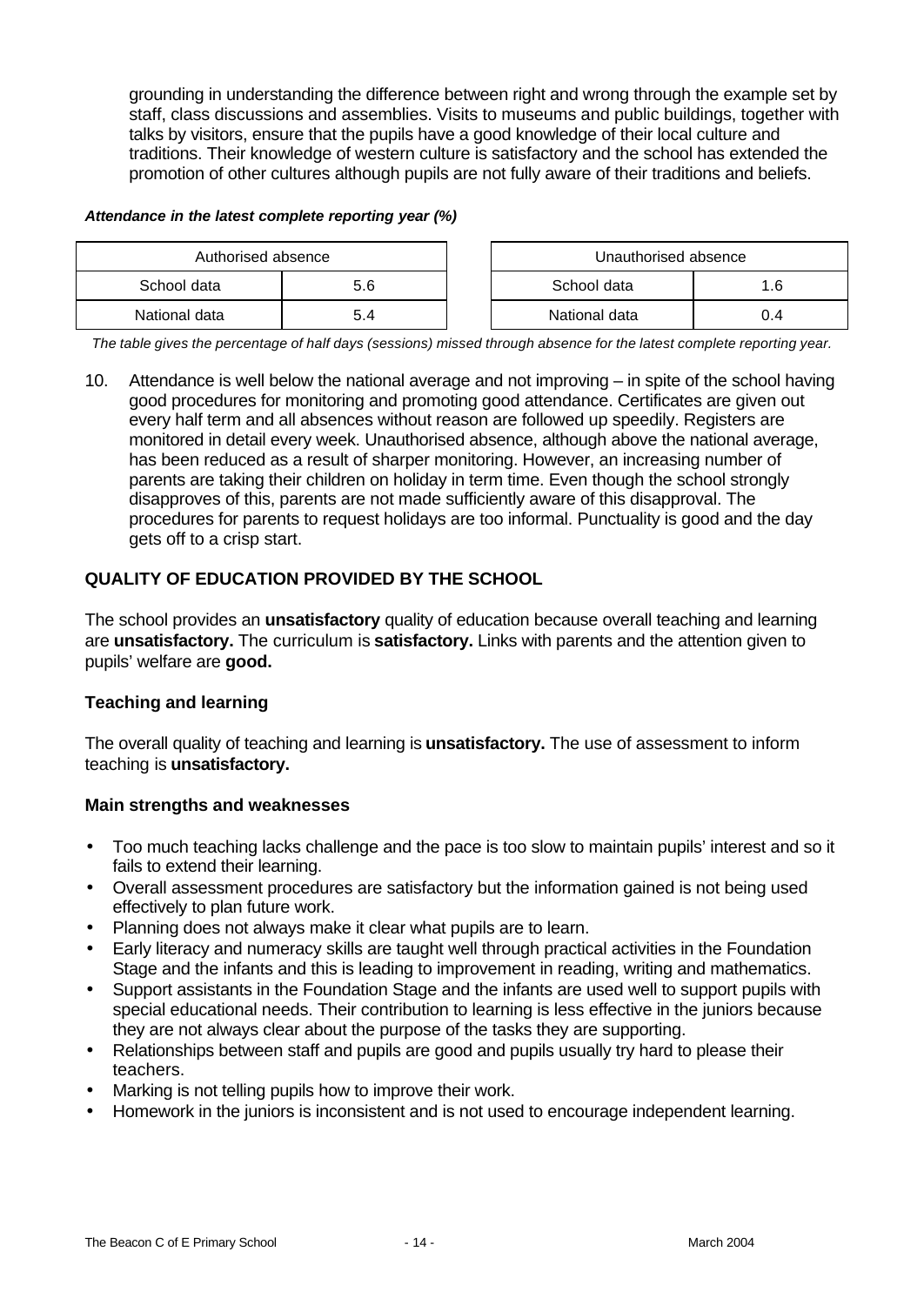# **Commentary**

| Excellent | Very good | Good    | Satisfactory | Unsatisfactory | Poor      | Very Poor |
|-----------|-----------|---------|--------------|----------------|-----------|-----------|
| $0(0\%)$  | $(0\% )$  | 11(37%) | 15(50 %)     | 4(13%)         | $0(0\% )$ | 0(0 %)    |

#### *Summary of teaching observed during the inspection in 30 lessons*

*The table gives the number of lessons observed in each of the seven categories used to make judgements about lessons; figures in brackets show percentages where 30 or more lessons are seen.*

- 11. The overall quality of teaching is unsatisfactory and important weaknesses in teaching slow pupils' progress. Monitoring of teaching has not been effective in tackling the concerns raised in the previous inspection and many of these remain, especially in the juniors where almost a quarter of the teaching seen was unsatisfactory. Although the majority of the unsatisfactory teaching seen was in one class, the review of pupils' work indicates it is more widespread than this because teachers' sights about what pupils should achieve are set too low.
- 12. The implementation of new planning guidelines in the Foundation Stage has led to clearer lesson planning and this has successfully resolved a weakness identified by the last inspection. The overall quality of teaching and learning is satisfactory for the under fives and no teaching seen was less than satisfactory. Lessons are now more practically based and imaginative teaching was seen, especially in the nursery. Tasks generally match children's ability although the higher attaining children could be more challenged in writing. Staff show an understanding of the needs of this age group and include lots of encouragement which successfully raises children's self-esteem and they enjoy school.
- 13. The close links between the Foundation Stage and the infants ensures continuity in the teaching of letters and their sounds. Teachers use practical approaches that make learning interesting so that children not only learn these sounds but also remember them. The overall quality of teaching and learning in the infants is satisfactory although a review of pupils' books suggests that some of the lack of challenge seen in the juniors is also evident in these classes. Examples of worksheets show that all abilities complete the same worksheet rather than extending learning through work which meets the differing needs of pupils. Planning in the infants and the juniors, although satisfactory overall, has weaknesses. Teachers have so many planning documents it is clouding the real focus of their teaching. Plans are not always making it clear what pupils are expected to learn in that lesson and teachers focus more on teaching than learning. As a result, pupils complete tasks without fully appreciating the focus of the activity. This leads to the conclusions of lessons being ineffective since teachers celebrate success as pupils share their work but fails to consolidate learning.
- 14. In the unsatisfactory lessons in the juniors teaching failed to capture the pupils' enthusiasm, pupils lost interest and behaviour in some lessons deteriorated. The school does not have a teaching and learning policy which would guide teachers in adjusting their plans to match the pupils' differing learning styles. As a result, a restricted range of teaching approaches is often used which results in learning being slower than it should be. This was not the case in a good literacy lesson in Year 5 when drama captured pupils' interest and a lively pace maintained their interest as they extended both their speaking and listening skills as well as their understanding of the text. Teaching of ICT in the computer suite was good showing the coordinator's confidence in this subject. However, other teachers are not building on these skills by using computers to support learning in other subjects. Opportunities for pupils to consolidate their literacy and numeracy skills are not planned in other lessons and so pupils miss chances to extend these skills.
- 15. The school has satisfactory procedures for assessing and tracking pupils' progress which is providing some useful information. To some extent, as with planning, there is an overload of assessments and staff are unsure about their purpose. This apart, the school is now carefully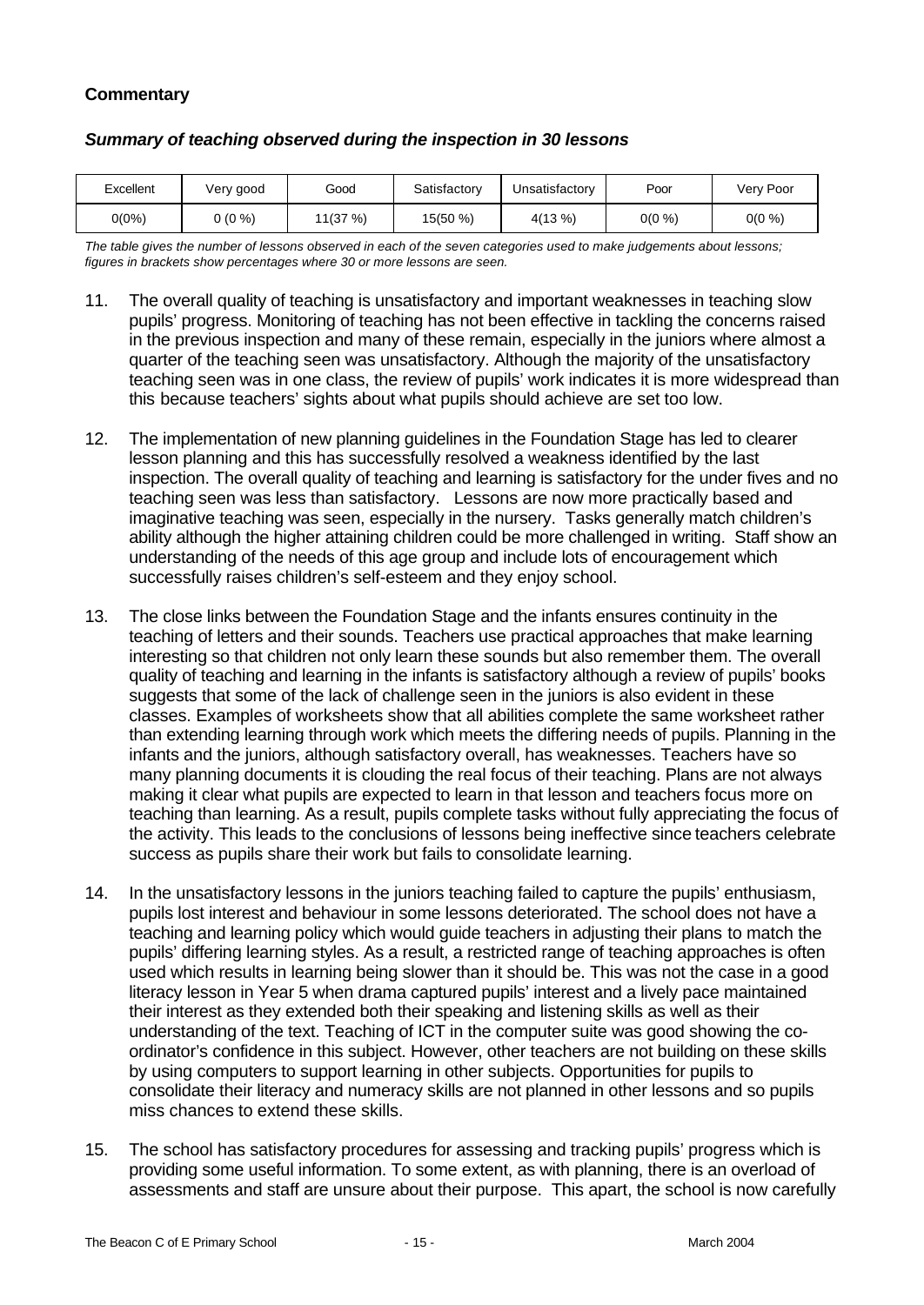tracking pupils' progress as they move through the school. As a result, Year 2 and Year 6 teachers have detailed predictions for their pupils and put in additional support to help in reading, writing and mathematics. However, overall, the use of assessment information is unsatisfactory. Teachers' planning includes a space for evaluation but a review of plans shows the use of this varies very much between teachers. Future plans are not always adjusted according to assessment information and this leads to a lack of challenge for all abilities and hence the underachievement in the juniors. The school has started to set targets as part of the raising attainment plan but this is not proving helpful because staff are overwhelmed with school targets, class targets and group targets for different subjects. Although they are often on display in class these are not easy to understand and are not referred to regularly so pupils do not relate to them. A few teachers mark pupils' work thoroughly and inform pupils how to improve but this is not common practice. Teachers use symbols to grade the piece of work and some teachers identify if an objective is achieved but discussions with pupils suggest this system falls short of telling them how to correct their errors and make their work better.

16. These weaknesses in the use of assessment have an adverse effect on the teaching of pupils with special educational needs. This is ineffective in extending pupils' learning because tasks in class are not closely matched to the ability of these pupils. Some teachers make effective use of the clear targets in pupils' individual education plans but others do not and fail to ensure the pupils are receiving an education that matched their identified needs. Teaching is better in withdrawal groups because it is more clearly focused and provides satisfactorily for their needs. These short sessions promote and consolidate learning effectively.

# **The curriculum**

The curriculum is **satisfactory** overall and all statutory requirements are met. The provision of extracurricular activities is **good,** and has improved significantly since the last inspection. Accommodation, resources and staffing are **satisfactory.**

# **Main strengths and weaknesses**

- A significant strength is the range of residential visits for pupils from reception to Year 6.
- There has been good improvement in the provision for ICT.
- Work is not always well matched to suit the needs of different groups of pupils.
- There is good support for learning outside lessons.
- There is a good range of support staff, including an effective learning mentor.
- The nursery is isolated from the rest of the school.
- The library is under-resourced.
- Drugs awareness is not yet dealt with in sufficient depth.

## **Commentary**

l

- 17. The curriculum in the Foundation Stage is satisfactory and has improved since the last inspection. A clear scheme of work now guides teachers' planning, which includes a varied range of activities in all areas of learning $6$ . Outdoor activities have improved with better facilities. The nursery is isolated from the rest of the school and this inhibits the creation of a cohesive Foundation Stage unit.
- 18. The requirements of the national strategies for literacy and numeracy have been implemented to guide teachers' planning, though work is not always well matched to the needs of pupils of different abilities, particularly in Year 3 to Year 6. This is a significant factor in the underachievement in the juniors. Whilst the focus of the curriculum is rightly on developing

 $6$  Areas of learning are personal, social and emotional development; communication, language and literacy; mathematical development; knowledge and understanding of the world; physical and creative development.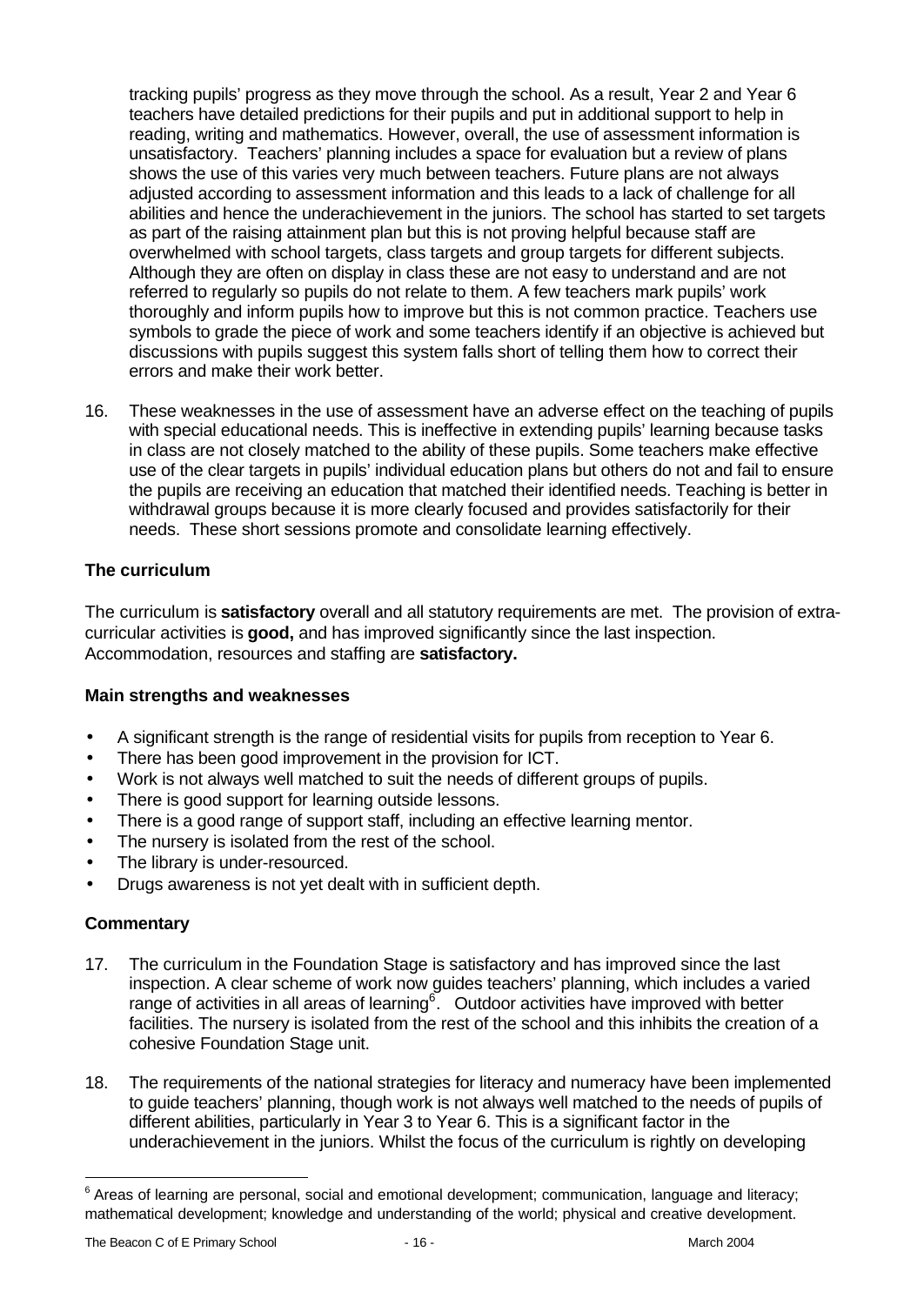literacy and numeracy, the school has made good efforts to maintain a balance and all subjects are included. National guidelines have been adopted for each subject, and this is an improvement since the last inspection. In particular there has been a good improvement in the provision for ICT with the creation of a new computer suite. This is being used well to teach the necessary skills to whole classes, though there is a weakness in the use of these skills to support learning in other subjects. The school has adopted a new syllabus for the teaching of religious education. However, a weakness still remains in giving pupils some in depth knowledge of world faiths other than Christianity. Pupils benefit from regular French lessons from specialist teachers. The organisation of the day does not lead to effective learning because literacy lessons are often followed by another lesson for spelling and handwriting. This practice fails to stimulate pupils who find it hard to maintain concentration for such a length of time.

- 19. Provision for pupils with special educational needs is satisfactory. A good number of teaching assistants provide sound support in withdrawal groups for these pupils. Individual education plans are detailed and clear but do not always provide the appropriate small steps of learning. Older pupils with behavioural difficulties are supported effectively by the learning mentor.
- 20. Provision for personal, social and health education is satisfactory. Most aspects are covered in Circle Time<sup>7</sup> and in religious education lessons. Sex education is provided for older pupils but drugs awareness is not dealt with in a systematic way.
- 21. A good range of activities effectively enhances pupils' learning beyond the school day. Pupils take part in a good range of competitive sport with good links with the local football club who also provide coaching in sportsmanship. This is especially beneficial for pupils with significant talents in sport. Musical activities such as choir and keyboard are well attended and the school performed at the Liverpool Anglican Cathedral and the Police Christmas Concert. Pupils benefit greatly from breakfast club, computer club and first aid training. A significant strength of the school is the very wide range of residential visits organised for all pupils from the reception class to Year 6. This helps pupils to develop independence and social skills and also contributes well to aspects of physical education and geography. Visitors to the school enhance pupils' experiences as does the wide range of visits to places of interest.
- 22. Resources for ICT have been significantly improved and this has been a factor in raising standards. The condition and range of library books are unsatisfactory. The school has been allocated a sum of money to supplement the stock and is looking to relocate the library. However, more attention needs to be given to this plan so as to ensure the books are easily accessible for independent research.

# **Care, guidance and support**

The school gives **good** attention to pupils' care and welfare. Monitoring and guidance of pupils' development is **satisfactory.** There are **good** procedures for involving pupils in the way the school develops.

## **Main strengths and weaknesses**

- The school provides a good level of care and pupils feel safe and secure.
- Pupils are not clear enough on what they have to do to improve.
- Support for pupils' personal development is good.
- Good procedures are in place for seeking pupils' views.

l

 $^7$  During Circle Time pupils discuss a wide range of personal and general issues. It is agreed by all pupils that no interruptions should occur and only one person will speak. Respect for other pupils' views will occur at all times and therefore pupils feel confident that they can talk with ease free from any interruptions from other children.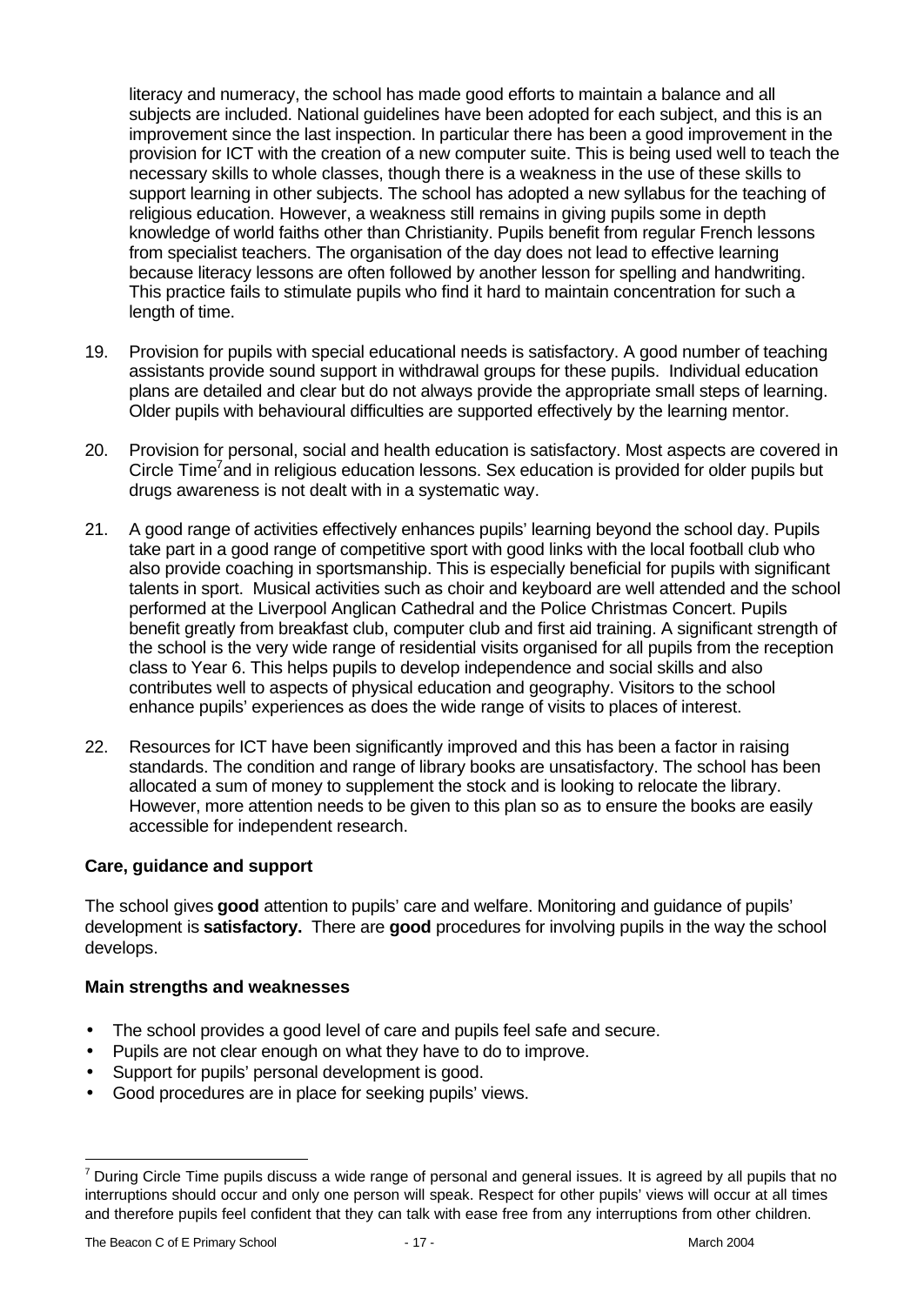## **Commentary**

- 23. The school shows a high degree of concern for the pupils' welfare. The headteacher and other staff know the pupils well and treat them with respect and consideration. Supervision is good at all times. Child protection is taken seriously; the responsible person is fully trained and staff are familiar with the school's procedures. Health and safety procedures are satisfactory.
- 24. The school is trying hard to give good support to the pupils. Academic progress is monitored regularly. However, in an effort to improve standards the school has gone overboard on setting pupils targets on how to improve. The effect is counter-productive. Pupils have too many targets and many are not written in a child friendly language. The result is pupils are unclear about how to improve.
- 25. Personal development is well supported. Pupils are happy to talk to staff when they have a problem or concern. Staff have a very good knowledge of the pupils and often a good understanding of their family backgrounds which means that pastoral advice is well matched to the pupils' circumstances. The learning mentor, who has a very good relationship with the pupils, plays an important and effective role in giving help, advice and support when pupils have personal problems. Pupils' reports have sections on personal development that are well written and give sensible advice. Pupils' achievements both inside and outside school are celebrated at weekly assemblies.
- 26. Pupils feel part of the school. Weekly class councils followed by fortnightly school council meetings ensure that every pupil has a regular opportunity to contribute any ideas or views on the school. Good records are kept of these meetings. Pupils value this system that has already improved their playground through their decisions on markings and play equipment.

## **Partnership with parents, other schools and the community**

The school has **good** links with parents and other schools. Links with the community are **very good.**

#### **Main strengths and weaknesses**

- Parents think highly of the school.
- Parents find the headteacher and staff very approachable.
- Not all parents see education as a partnership between school and home.
- Pupils' reports are of good quality.
- Pupils benefit from the links with the community and other schools.

#### **Commentary**

- 27. Parents raised no significant concerns and particularly appreciate the accessibility of the headteacher and staff. This is an improvement since the previous inspection.
- 28. The quality of the information parents receive is good overall. Pupils' reports are of good quality but there is some inconsistency between classes. The best examples are easy to read and give parents a clear understanding of how their child is attaining against national standards. Newsletters are informative. Parents in the nursery are kept well informed about future work although this good practice is less evident in other years. Arrangements for parents to see teachers are good and parents find staff approachable. Parents consider that any concerns are listened to sensitively and appropriate action taken. They appreciate the improvement made to the school buildings. Parents of pupils with special educational needs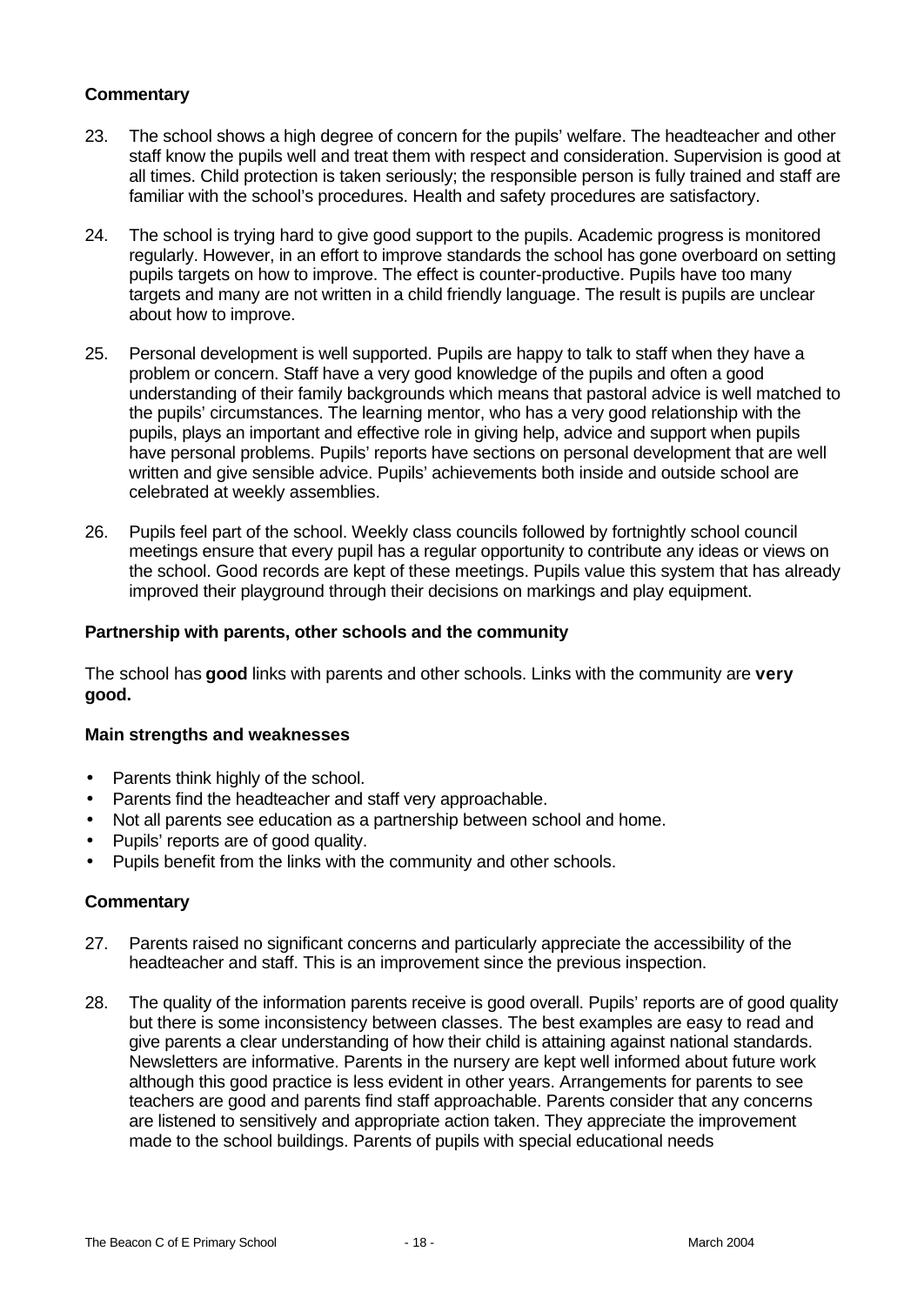are fully informed as soon as the school has a concern and are consulted where possible about identifying and reviewing needs. Although the school does not consult formally with parents the good relationships between staff and parents ensure that the school is quickly aware of any concerns.

- 29. Although the school tries to involve parents in their children's learning not all parents value education, for instance, homework is not treated seriously, taking holidays in term time is increasing and few parents help in the school. However, parents are supportive through attending assemblies and school events. The Parent Teachers' Association is active organising social events which, as well as raising funds, successfully involves the community in the life of the school.
- 30. Pupils benefit from the school's very good links with the community. They participate in a wealth of activities. For instance, visitors to school include members of the emergency services, the local clergy and elderly citizens who talk about past life in Everton. Pupils visit a variety of establishments from museums to a hospital. The local church is used as a good resource, for instance, gravestones are used to study mortality and changing life spans. During the inspection, children in the nursery went to the church to join in a pretend baptism – giving most a valuable insight into a fundamental Christian ceremony. Open days are used effectively to celebrate the work of the school to the local community. Pupils play competitive sports against local primary schools and close links with two local secondary schools result in Year 6 pupils having useful introductory lessons in secondary mathematics, food technology and design technology.

## **LEADERSHIP AND MANAGEMENT**

Governance is **unsatisfactory** because governors do not call the school to account for the low standards. The overall quality and effectiveness of leadership and management from headteacher and key staff is **unsatisfactory.**

## **Main strengths and weaknesses**

- Governors give considerably of their time to help the school and share their particular skills but are not sufficiently challenging of the school's actions.
- Monitoring of teaching and the school's performance has been inadequate in raising standards.
- The school's raising attainment plan is providing a sharper focus on raising standards although its implementation has delayed self-evaluation in other aspects of school life.
- The headteacher gives good pastoral care to pupils and parents find her easy to approach with any concerns.
- The deputy headteacher is a good role model for effective leadership of ICT. Management of English, mathematics and science is unsatisfactory because staff are not enabled to fulfill their management roles.

## **Commentary**

31. Since the last inspection the headteacher has worked hard to improve relationships with parents which were strained because of the merger with another school. In this she has been successful. Parents are appreciative of her efforts and many find her approachable. She clearly has the day-to-day care of pupils as a priority. However, other aspects of her leadership are unsatisfactory. The headteacher has not provided a clear focus on raising standards and many of the concerns raised in the previous inspection remain. Weaknesses are often noted but the response is not well thought through and is insufficiently rigorous to be effective. Last year the headteacher identified this lack of progress and sought help from the local education authority. This has led to intensive help and the raising attainment plan is now providing a clearer direction and sense of purpose for the school.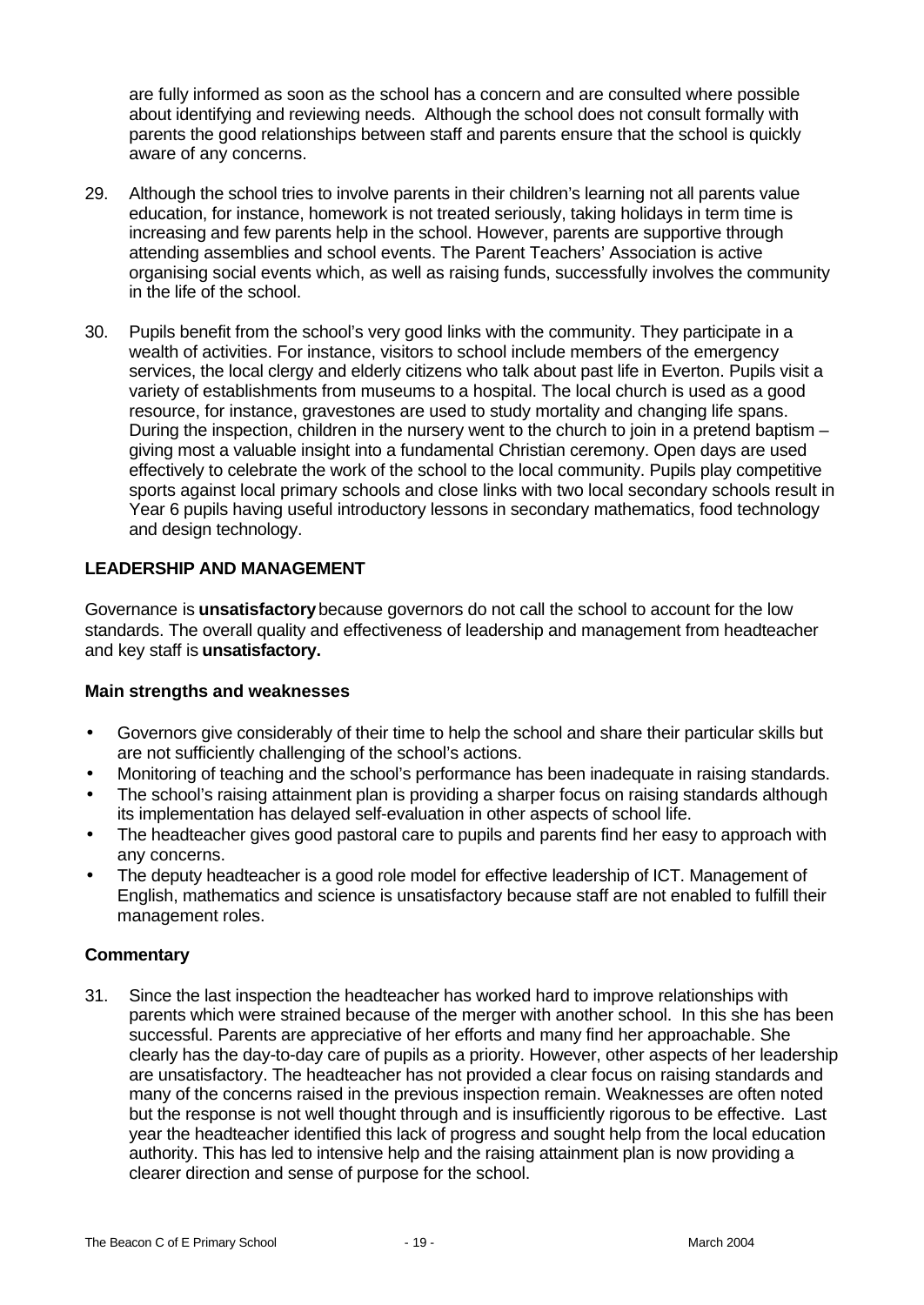- 32. The governing body meets its statutory duties. Governors are supportive especially in promoting pastoral development and inclusion. They are up-to-date on accessibility, with a good action plan in place. Governors are, however, not effective in challenging senior managers and holding them to account for the performance of the school. Links with subject leaders are underdeveloped and governors rely too much on information provided by the headteacher. This is insufficient to enable them to ask questions that challenge the school to do better. They have no input in the school's raising attainment plan. Governors have taken part in a self-evaluation exercise and are aware this is an area they need to improve.
- 33. The deputy headteacher shows how effective management can bring about change. She provides good leadership of ICT and standards have improved. Other initiatives which she has effectively managed are the achievement of a nationally recognised Basic Skills Award and the successful reassessment of Investors in People Status. Leadership from other staff is less effective especially in English, mathematics and science. To some extent the role of coordinator has been weakened by the introduction of two co-ordinators to lead each subject who are not totally clear about their individual responsibilities. Nevertheless, they have implemented satisfactory assessment procedures and the school now has more information about its overall performance. However, co-ordinators have too little time and guidance to lead on improvements.
- 34. Management of special educational needs is satisfactory. The co-ordinator provides sound support for staff and pupils in identifying and providing for pupils with special educational needs. Training for teaching assistants is effective and the co-ordinator organises withdrawal groups efficiently. Provision has been enhanced and the school is now a Dyslexia Friendly School. A weakness in management is the lack of precise information to check on pupils' ongoing progress and so spot when pupils are not making as much progress as they should.
- 35. Self-evaluation and its use in leading the school forward are unsatisfactory. The school started to follow the local authority's procedure for self-evaluation but this has been shelved with the introduction of the raising achievement plan. As a result, the school's assessments of several aspects of school life are inaccurate.
- 36. The headteacher and advisors from the local authority monitor the quality of teaching and learning through classroom management and performance management. However, identified weaknesses are not being tackled effectively and these slow pupils' progress, especially in the juniors. The headteacher has attempted to resolve some teacher weaknesses by setting up a system in the juniors for subject teaching. However, not enough thought is given to what the changes will achieve. It was a successful strategy to raise standards in ICT but less so in science because staff are not deployed according to a thorough understanding of their skills. Consequently, the teaching of science is unsatisfactory in every year in the juniors.
- 37. Monitoring of performance and the actions taken to raise standards are both unsatisfactory. The school analyses test results and provides reasons for pupils not doing as well as expected but fails to make use of this information to raise standards. Data is not used to analyse performance by ethnicity or gender. Hence, the school has not taken any action to tackle boys' underachievement in the juniors. The school lacks formal procedures to assess the language needs of pupils who have English as an additional language. Consequently, it is impossible to assess if they need help with language. Assessment information is not being checked for reliability and some significant dips in trends are not checked for accuracy. Similarly, the assessment on entry to school identifies pupils start with levels higher than the local authority average. This is an obvious error but not challenged by the school and so the ability to check on pupils' progress from entry is not based on secure evidence.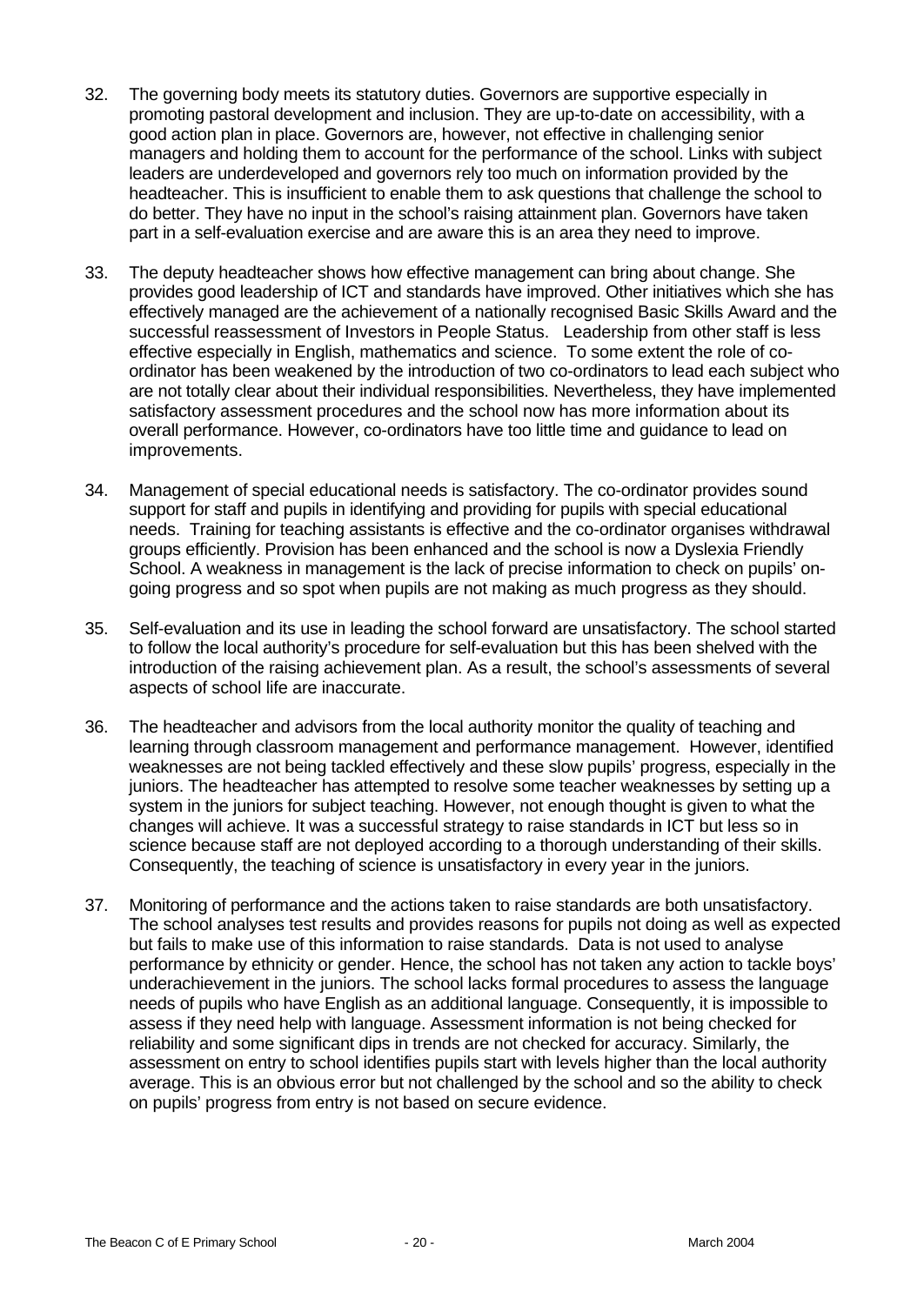#### *Financial information for the year April 2002 to March 2003*

| Income and expenditure $(E)$ |         |  | Balances (£)                     |
|------------------------------|---------|--|----------------------------------|
| Total income                 | 478,614 |  | Balance from previous year       |
| Total expenditure            | 470,995 |  | Balance carried forward to the i |
| Expenditure per pupil        | 2,766   |  |                                  |

| Income and expenditure $(E)$ |         | Balances (£)                         |        |
|------------------------------|---------|--------------------------------------|--------|
| Total income                 | 478.614 | Balance from previous year<br>25,359 |        |
| Total expenditure            | 470.995 | Balance carried forward to the next  | 32,978 |

38. Financial administration is satisfactory and funds are directed to identified need. The school receives advice from a financial consultant and takes steps to plan and monitor the budget closely. Principles of best value are understood and applied satisfactorily by governors. For example, governors are very aware of the need to maintain pupil numbers and much has been spent on refurbishment to make the school more attractive to parents and pupils. The school benefits from a range of additional funding that is used well.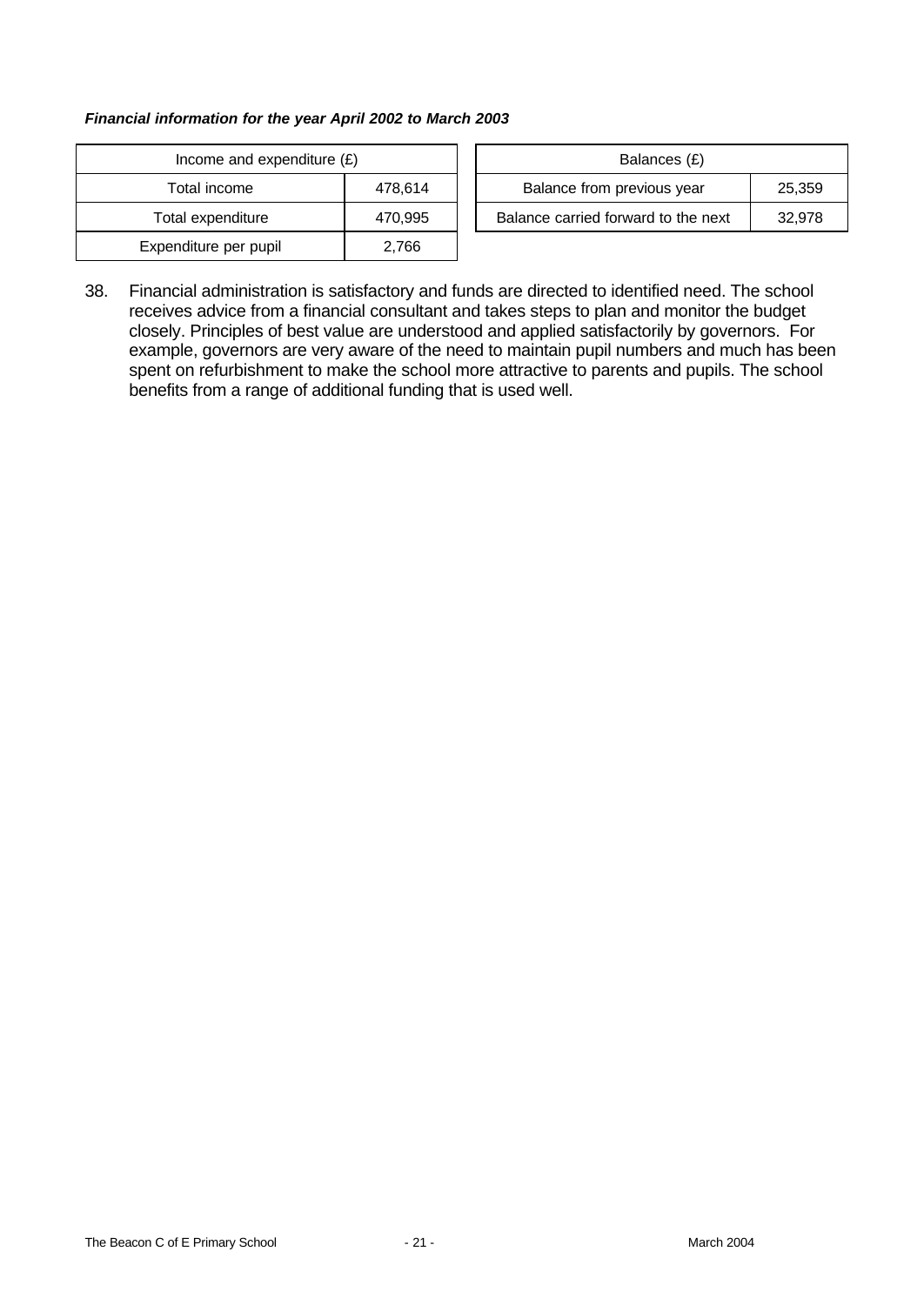# **PART C: THE QUALITY OF EDUCATION IN AREAS OF LEARNING, SUBJECTS AND COURSES**

# **AREAS OF LEARNING IN THE FOUNDATION STAGE**

Provision in the Foundation Stage is **satisfactory**.

Children in the reception class build soundly on the good start provided in the nursery. Overall standards when children start in the nursery are below average. Children make satisfactory progress in the Foundation Stage but are not in line to reach the early learning goals in each of the areas of learning. Standards are therefore still below average when children start in Year 1. No judgement is made on physical development as there is insufficient evidence. Children achieve satisfactorily because of sound teaching in all the areas of learning observed with some good teaching in the nursery, especially of knowledge and understanding of the world.

The concerns from the last inspection have been resolved. Consequently, the curriculum is now carefully planned towards the early learning goals in all areas of learning and outdoor play facilities for reception children are satisfactory. Leadership and management are satisfactory but the role of the curriculum co-ordinator in monitoring teaching and learning is not well developed. Assessment procedures are satisfactory and teachers make sound use of the information gained effectively to plan the next steps in learning. However, in writing it could be used more effectively to extend the skills of the higher attaining children. Teachers provide encouraging verbal feedback to individuals so that they know how to improve but children do not have individual targets to increase their involvement in their own learning.

# **PERSONAL, SOCIAL AND EMOTIONAL DEVELOPMENT**

Provision in personal, social and emotional development is **satisfactory.**

## **Main strengths and weaknesses**

- Routines are clearly established so that children happily settle into school life and grow in independence.
- Caring relationships are nurtured so that children learn to get on with each other.
- Children's awareness of cultural and religious differences is good in the nursery but is less well developed in the reception class.

## **Commentary**

39. Good organisation at the start of sessions makes children feel welcome in the nursery. Consequently, almost all leave their carers happily. Self-registration is effectively organised to promote independence as each child selects and displays their own photograph to show they have arrived. Boundaries are clearly established. Nevertheless, several children are at an early stage of learning to accept what is expected of them. Reception children successfully follow the teacher's clear instructions, as well as showing independence in selecting an activity or persevering with a task. Praise, supplemented by reward stamps, is used effectively to promote acceptable behaviour and effort and to raise self-esteem. As a result, children respond positively. They take turns and share sensibly, for instance, in mathematics games or at snack time. In the nursery, practical dragon celebrations of the Chinese New Year, including tasting Chinese food with chop sticks, have greatly increased children's awareness of cultures beyond their own. In the reception class, statutory requirements concerning religious education are met. Opportunities to take responsibility, for instance, to carry out specific monitorial tasks, are not well promoted with older children.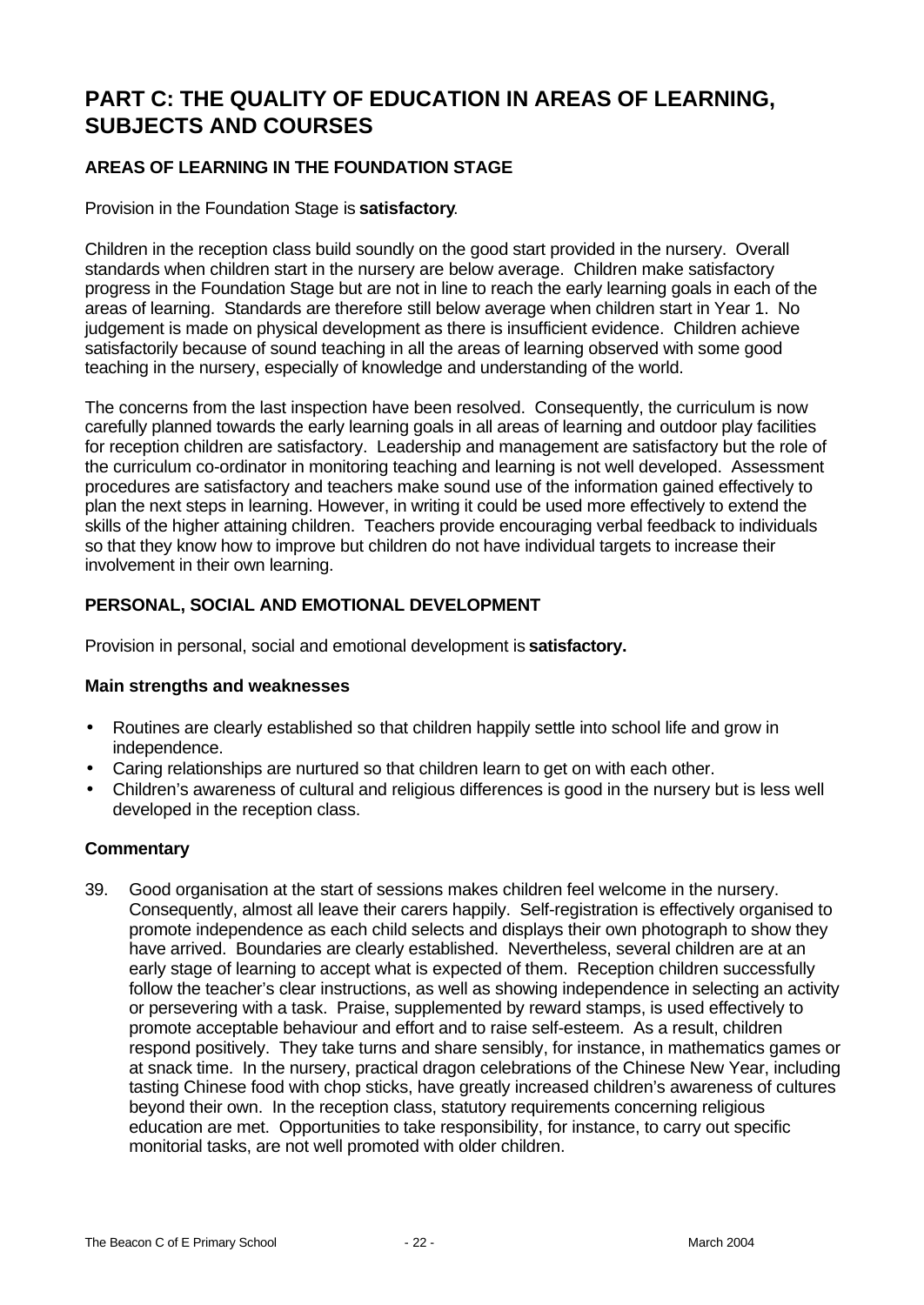# **COMMUNICATION, LANGUAGE AND LITERACY**

Provision in communication, language and literacy is **satisfactory**.

#### **Main strengths and weaknesses**

- Adults use questions skillfully to promote speaking and listening skills.
- Continuity in teaching letters and their sounds is good across the Foundation Stage.
- In the reception class, joined handwriting is promoted successfully but insufficient emphasis is given to the structured development of children's independent writing.
- Literacy sessions in the reception class are only partially successful in meeting children's needs.

## **Commentary**

40. Teachers are skilled at drawing children into discussion in large and small groups. Through purposeful questions they help children extend their ideas verbally. They provide positive feedback which raises children's self-esteem effectively. As a result, nursery children are confident in composing simple questions to ask a visitor. Use of the video camera so that children can watch and listen to themselves, supports learning very well. Although variable, listening skills generally are poor. When really interested, for instance in a story, reception children show good recall in simply describing characters and plot, but on other occasions they show in their response that they have not listened closely and, so, fail to understand. Children do not always follow instructions accurately. The teaching of letters and their sounds follows a commercial scheme which provides consistency of approach. As a result, most reception children are beginning to recognise letters by shape and sound. Not enough use is made of this knowledge to extend children's own writing. For instance, they stick printed captions like *the pig is fat* into their books when they could have attempted to spell this for themselves. Whilst there are informal opportunities for children to use their own phonic knowledge to write messages, children's ideas in their own work books are largely scribed by the teacher thus missing opportunities for challenging, independent work. Most reception children can write their own first name with reasonable control in joined script due to the wellorganised, clear and frequent practice sessions. The literacy hour is adapted with partial success in the reception class, but the pace of the lesson is sometimes too slow. When children spend too long listening as a class they lose interest and their learning slows. Groupwork is not always focused clearly enough, or there is insufficient adult intervention to keep children on task. Consequently, children do not sustain their concentration and planned learning outcomes are not always realised.

## **MATHEMATICAL DEVELOPMENT**

Provision in mathematical development is **satisfactory**.

#### **Main strengths and weaknesses**

- Children are well managed and motivated to learn.
- There are insufficient practical activities to consolidate concepts well.

## **Commentary**

41. Teachers plan lively sessions which successfully interest children in the subject. Whole class and small group work is well managed and purposeful. In the nursery, good use is made of the smart board and, in the reception class, of a soft toy to add an interesting dimension to learning. This harnesses children's enthusiasm successfully and they concentrate well. With help, nursery children count objects to 5 on a screen and reception children accurately recognise numerals along a number line to twenty. However, too few opportunities are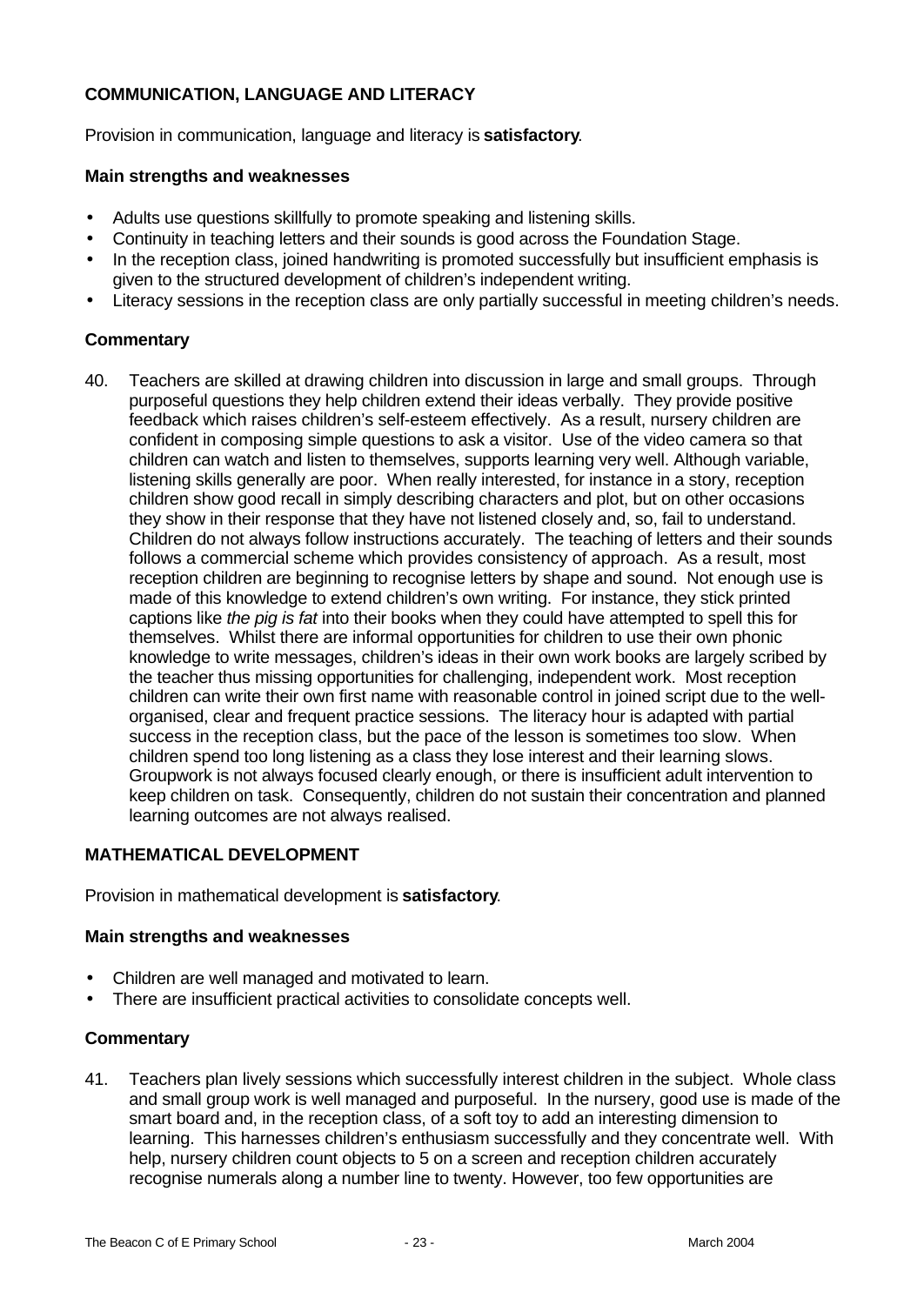Provided for children to consolidate concepts purposefully by practically handling objects to count and match items one-to-one. A few reception children can find the number before or after 4 but are without the practical understanding of one more or one less.

# **KNOWLEDGE AND UNDERSTANDING OF THE WORLD**

Provision in knowledge and understanding of the world is **satisfactory** overall and **particularly good** in the nursery.

#### **Main strengths and weaknesses**

- A good range of first-hand experiences enhances the curriculum.
- Group activities sometimes lack challenging focus.

#### **Commentary**

42. The well-planned integrated curriculum with relevant topics supports learning well in this area. For instance, nursery children show much interest in watching a mum bath her baby. They compose their own simple questions to investigate bath time and are beginning to appreciate the different needs of others. Due to the teacher's skilled questioning, children are thoughtful in making comparisons with their own home and family. This learning is consolidated well by carefully planned informal role-play activities, and further developed successfully by a visit to a church to baptise a doll. Through first-hand observations, reception children have acquired sound knowledge of the needs of a guinea pig. This is built upon satisfactorily when the teacher purposefully extends discussion about looking after pets in general in role-play in the pet shop. Some group activities like sand play or modelling with dough sometimes lack specific focus, and children are unclear about what is to be learnt. As a result, learning is not always as purposeful as it could be, and potential higher attainers do not always make the good progress of which they are capable.

## **PHYSICAL DEVELOPMENT**

There is insufficient evidence to make a secure judgement on provision. Teachers' planning indicates that children experience the expected aspects of this area of learning.

## **CREATIVE DEVELOPMENT**

Provision in creative development is **satisfactory**.

#### **Main strengths and weaknesses**

- Well-organised role-play promotes creative development successfully.
- Expectations of musical development could be higher in the reception class.
- Children in the reception class enjoy learning French.

## **Commentary**

43. The attractive role-play areas are imaginatively resourced and provide good stimuli for imaginative play. Adults intervene purposefully, adding extra resources or asking questions which help children extend their play. Reception children enjoy taking part in role-play activities based on their own first-hand activities. They join in a small repertoire of songs and poems but would benefit from more opportunities to explore sound through percussion. In French lessons, children take part energetically in action songs, extending their French vocabulary, but also responding enthusiastically to dynamics and tempo. Work on display suggests children explore a satisfactory range of creative media and techniques including paint and pastel, collage and printing.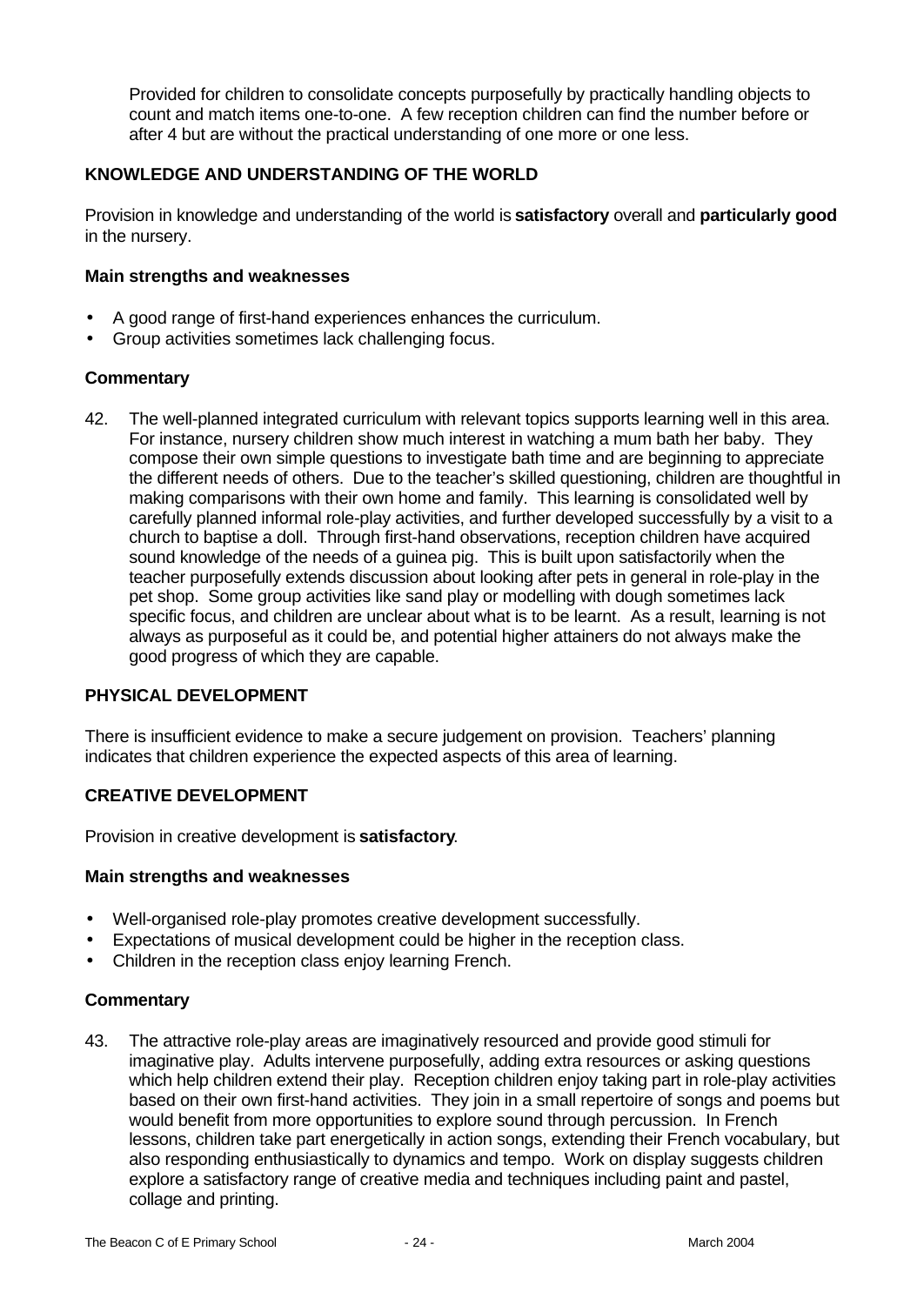## **SUBJECTS IN KEY STAGES 1 AND 2**

## **ENGLISH**

Provision in English is **unsatisfactory.**

## **Main strengths and weaknesses**

- Standards are too low and especially in Years 3 to 6 pupils are not making as much progress as they should.
- Improvement since the last inspection has been unsatisfactory.
- Teaching and learning are unsatisfactory overall because lessons are not sufficiently challenging.
- Subject management is ineffective in evaluating the effect of changes.
- The monitoring of teaching has failed to eradicate weaknesses identified by the last inspection.
- Assessment procedures are satisfactory and the school now has useful information to track pupils' progress. However, this information is not being used effectively in future planning.
- In the infants the practical approach to teaching letters and sounds is helping to raise standards.

## **Commentary**

- 44. Monitoring of teaching has failed to tackle weaknesses identified at the time of the last inspection. As a result, standards in Year 6 are well below average and have been so over the last four years. Overall achievement of pupils of all abilities is unsatisfactory. The results of national tests last year were very low and fell into the lowest five per cent in the country. These pupils had not made nearly enough progress from Year 2 to Year 6. Test results show boys do not make as much progress as girls. This remains a concern for the school and in lessons in Year 6, girls outnumbered boys in the higher attaining group. The school does not analyse assessment information with enough attention to gender and so has not tackled this aspect except to link this underachievement to boys being more disaffected as they move into Year 6. Current standards are below average in speaking and listening. Most speak confidently but pupils do not listen with sufficient care to their teachers. Reading is well below average. Many pupils read sufficiently well to enjoy a story and have favourite authors. However, pupils do not always read with understanding. This was very clear when reading the children's version of Shakespeare. The words were generally decoded correctly but the meaning eludes the pupils because the vocabulary is beyond them. During the inspection pupils had insufficient time to read to an adult on a regular basis and this restricts their progress, especially when literacy lessons do not include a guided reading session. Writing is the weakest aspect in English. Teaching in Year 6 extends pupils' creative vocabulary and many are writing with more enthusiasm. However, throughout the juniors expectations of presentation and accuracy in punctuation and spelling have not been high enough and pupils continue to make basic errors which are holding down their overall standards in writing.
- 45. National test results in 2003 in reading and writing in Year 2 were well below the national average but compared with similar schools were average in reading and below average in writing. Standards have been declining over the last two years but current standards suggest the decline has stopped and standards are starting to rise. This is linked to the successful introduction of a more practical approach to teaching letters and their sounds which is having a positive effect on pupils' early reading and writing skills. Overall achievement is satisfactory although standards remain below average. Listening skills are weak and pupils' responses often show a misunderstanding of the question. Teachers do not always insist pupils take turn in class discussions and so many are calling out and disrupting others. Reading is improving and compared with similar schools many pupils are achieving as well as expected for their age. However, few confidently read a new text with understanding. Pupils have limited knowledge of a range of authors and refer to their reading scheme book as their favourite story. They are unsure about the library and say *we are not allowed to use it until we*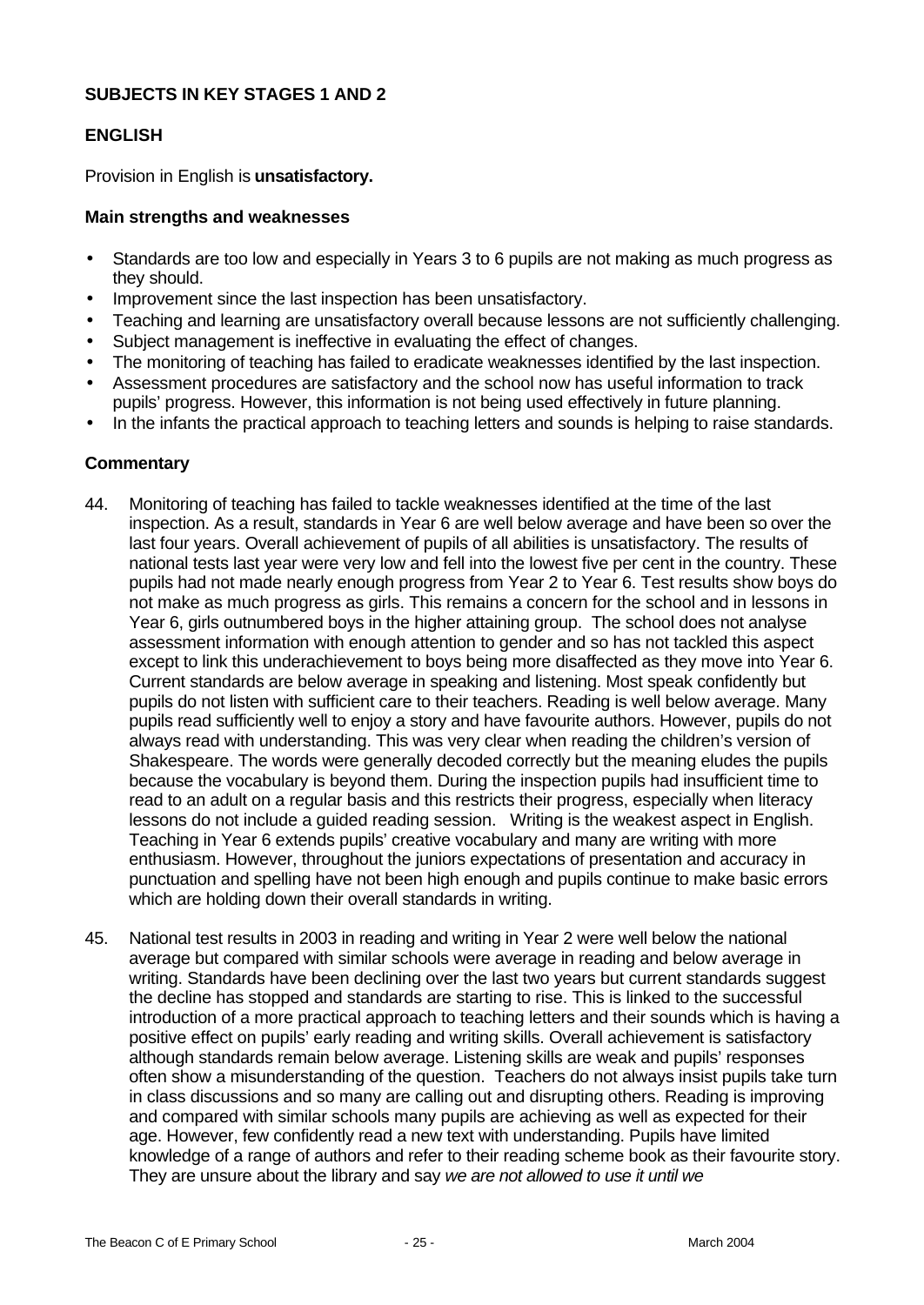*have read the reading scheme books.* Writing is often untidy and this is linked to teachers' expectations not being high enough. However, when the teacher collates examples of work in large books, this motivates pupils and examples are more neatly presented. Pupils are making good attempts at spelling new words but are less confident using early punctuation and their vocabulary relies heavily on their spoken language.

- 46. Pupils with special educational needs make satisfactory progress in the infants but unsatisfactory progress in the juniors. Many of these pupils have individual education plans to guide teachers but these are not always used effectively to support learning. In the infants, more effective use is made of support assistants, and practical group work leads to effective learning. In the juniors, the lack of joint planning between teachers and support staff means that they are not fully aware of the purpose of the tasks they are supporting and their help is not always effective. The majority of pupils who have English as an additional language are confident speakers of English and are fully involved in lessons. Occasionally, there is a misunderstanding about their needs because the school does not have procedures to assess their language skills.
- 47. The overall quality of teaching and learning is unsatisfactory. Teaching seen was satisfactory in the infants and most lessons led to satisfactory learning. A variety of approaches captures pupils' interest and encourages them to maintain concentration. Teachers encourage pupils and pupils behave well in lessons. Even in these classes the review of pupils' work shows weaknesses in the overuse of worksheets which are not matched to pupils' ability. This does not lead to effective learning. In the juniors teaching is unsatisfactory with weaknesses seen in lessons and in the review of pupils' work. The most significant weaknesses that are leading to underachievement are low expectations, lack of challenge and work set that fails to capture pupils' interest. As a result, learning is ineffective. In most lessons seen the pace of learning was too slow. When teaching seen was unsatisfactory the lack of clarity about the purpose of the lesson led to confusion about the written tasks. In Year 5 teaching was good, the pace of learning was brisk and the inclusion of drama improved pupils' speaking and listening skills as well as raising an understanding about the plot of *Theseus and the Minotaur.* Information and communication technology supports English in lessons in the suite but teachers do not follow this up in class. Most teachers manage pupils well so that learning takes place in an orderly atmosphere.
- 48. Leadership and management are unsatisfactory. The effectiveness of management is watered down by having two co-ordinators who are unclear about their different responsibilities. Coordinators do not have an opportunity to see how changes are influencing practice in lessons and they are unsure about current standards. Assessment procedures are satisfactory and track individual progress from the Reception class to Year 6. However, this information is not used effectively to analyse progress by gender and ethnicity or to adjust the curriculum when a weakness is spotted. Current priorities are led by the school's raising achievement plan and this includes setting targets. However, this has led to an overload of targets for the school, class, group and also for reading and writing. As a result, the system is not effective and pupils are unsure how to improve their work. The library is poorly stocked and underused. Coordinators are very aware of this weakness but future plans to move the library to an isolated building (previously the caretaker's home) lack an understanding of the purpose of a library.

## **Language and literacy across the curriculum**

49. The promotion of language and literacy in other subjects varies between classes but is satisfactory overall. Teachers do not have any guidelines to help them and examples in other subjects show missed opportunities. For example, in Year 4 pupils have large skeletons on display but these have not been labeled. In other classes this is much better and good practice is seen in Year 6 in the pupils' aspiration maps which encourage pupils to plan their writing and show use of notes and lists as pupils record their future life plans.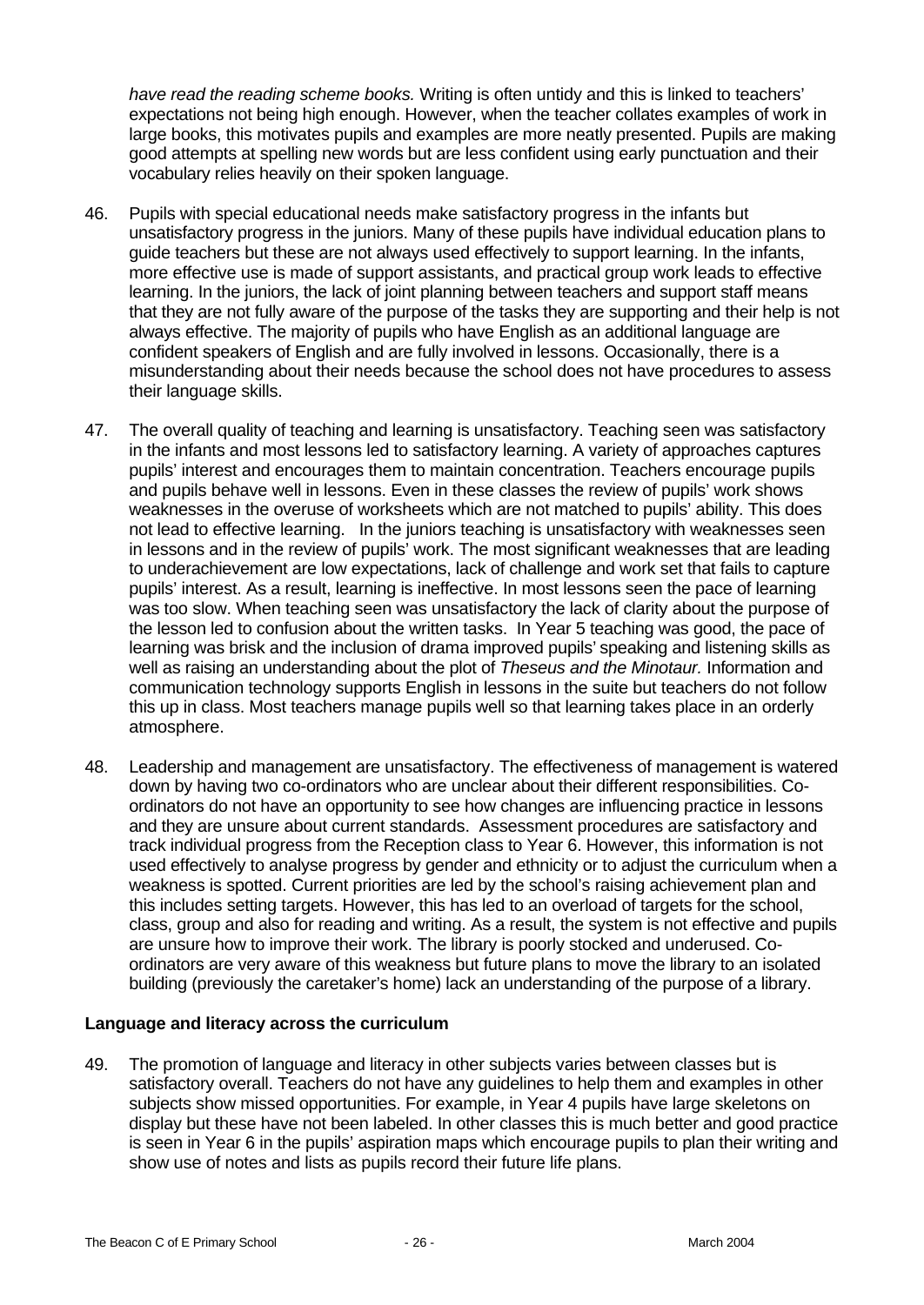# **MATHEMATICS**

Provision for mathematics is **unsatisfactory.**

#### **Main strengths and weaknesses**

- Teaching is unsatisfactory in Year 3 to Year 6 and so pupils underachieve.
- The pace of many lessons is too slow.
- Assessment information is not used effectively to track and influence pupils' progress.
- Lessons have clear objectives and practical activities are improving teaching in the infants.
- Work is not always well matched to the needs of different groups.
- The quality of teaching and learning is not monitored effectively.

#### **Commentary**

- 50. Standards are below average in Year 2 and well below average in Year 6. This represents a comparative decline since the last inspection when standards were judged to be average and below average respectively. The school's analysis of test results showed a weakness in pupils' ability to interpret and solve problems. This is a current target for improvement and is evident in some classes, though it has not yet had an impact on standards. The good use of a variety of methods, including recognition of patterns, in the mental starter sessions in Year 1 and Year 2 is helping pupils to develop good counting skills. However, the leisurely pace of the majority of these initial sessions in Year 3 to Year 6 is not sufficiently demanding to enable pupils to develop the necessary quick recall of facts.
- 51. Achievement is satisfactory in Year 1 and Year 2 because the work is suitably practical and is matched to the needs of pupils of different ability. Pupils with special educational needs achieve satisfactorily as they receive regular support, including a recent involvement in the mathematics recovery scheme.
- 52. Achievement is unsatisfactory in Year 3 to Year 6, and scrutiny of pupils' work for the current year shows that progress is particularly erratic in Years 3 and 4. Pupils with different abilities, including those with special educational needs, are often given the same task in lessons and activities are not well matched to pupils' needs. Additional support is given through initiatives such as Springboard mathematics, though this has not yet been effective in enabling a higher percentage of pupils to reach the required standard.
- 53. Teaching and learning are satisfactory overall in Year 1 and Year 2 and some good lessons were observed. A strong feature is the good use of practical activities and patterns to help pupils to understand. For example, pupils in Year 1 clench and open their hands when counting in fives. However, scrutiny of pupils' books shows that there are large gaps in pupils' recorded work in Year 2 and that marking is not sufficiently focused on helping pupils to improve.
- 54. Teaching is unsatisfactory in Year 3 to Year 6. Half the lessons observed in the inspection were unsatisfactory and this does not lead to effective learning. The pace of lessons is too slow to develop pupils' arithmetic skills. Whilst the use of rhythmic chanting is helping pupils to remember the patterns of times tables, there is insufficient requirement for pupils to have quick recall of number facts. In one unsatisfactory lesson in Year 4 too much time was allocated for each activity. Much of the lesson was spent in rehearsing aspects of co-ordinates with which pupils were already familiar and so there was insufficient new learning to raise standards. A stronger aspect of the teaching is the clear explanation of the activities, linked with explicit learning objectives so that pupils know what to do. The school has rightly identified problem solving as an area of weakness and this focus was evident in some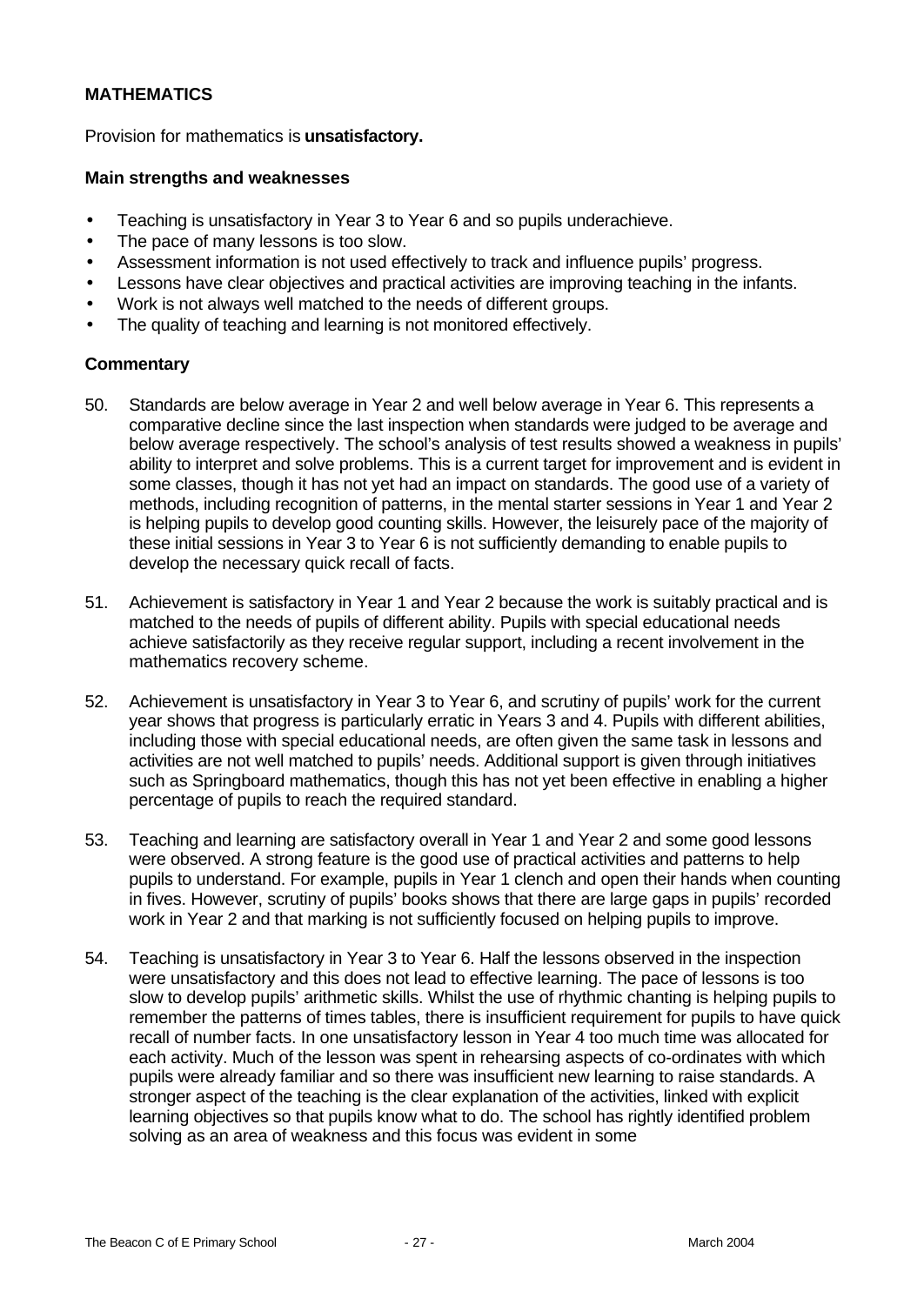lessons. In Year 6 pupils were asked to work out how long Victorians lived, from information researched in the churchyard. Whilst this was a good activity in itself, pupils were restricted by their difficulty in interpreting the questions and in performing the calculations. There are few opportunities for pupils to consolidate their understanding by explaining how they have worked things out, though this aspect was more evident in teaching in Year 5. Teachers are not always totally secure in their mathematical knowledge, for example in converting square centimetres to square metres and this can confuse pupils.

- 55. When mathematics lessons take place in the ICT suite, computers are used well to support learning in mathematics, for example Year 6 entered information onto a database and used this to compare graphical information. However, little evidence was seen of computers being used in mathematics lessons on a regular basis either in class or in the suite.
- 56. The management of the subject is unsatisfactory overall. The co-ordinator has made good progress in setting up systems to track pupils' progress and set targets. However, assessment information is not being used effectively to adjust the curriculum or to intervene when insufficient progress is apparent. Several people, including external consultants, have monitored teaching. However, this has not been effective in improving its quality to raise standards.

#### **Mathematics across the curriculum**

57. There are insufficient opportunities for pupils to use and develop their mathematics skills in other subjects. There are several examples of pupils drawing graphs in science and of using shapes, symmetry and patterns in art. However, there was little evidence of accurate measurement or calculations, for example in design and technology or geography. One good example was the comparisons of life spans in history.

#### **SCIENCE**

Provision in science is **unsatisfactory**.

#### **Main strengths and weaknesses**

- Standards are below average in Year 2 and well below average in Year 6.
- Achievement in the juniors is unsatisfactory.
- Teaching in Years 3 to 6 does not provide effectively for the wide range of ability in each class.
- The role of the curriculum co-ordinators has been insufficiently developed and is ineffective in raising standards.
- Improvement since the last inspection is unsatisfactory.

## **Commentary**

58. Standards in Year 2 are similar to those seen in the previous inspection. The overall standards reached by Year 2 pupils in statutory teacher assessments in 2003 were below the national average but above the average of similar schools. Pupils generally leave the reception class with below average standards in knowledge and understanding of the world. Achievement is satisfactory in Years 1 and 2 due to satisfactory teaching. Standards in Year 6 are not as high as those seen in the previous inspection. Standards are lower than those reached by Year 6 pupils in national tests in 2003 when standards were below both the national average and the average for similar schools. The test results indicate that Year 6 pupils achieve poorly in relation to their prior attainment in Year 2. This is due in part to the unsatisfactory teaching in Years 3 to 6 and to the lack of appropriate challenge for pupils of differing ability in the curriculum. The progress of pupils with special educational needs is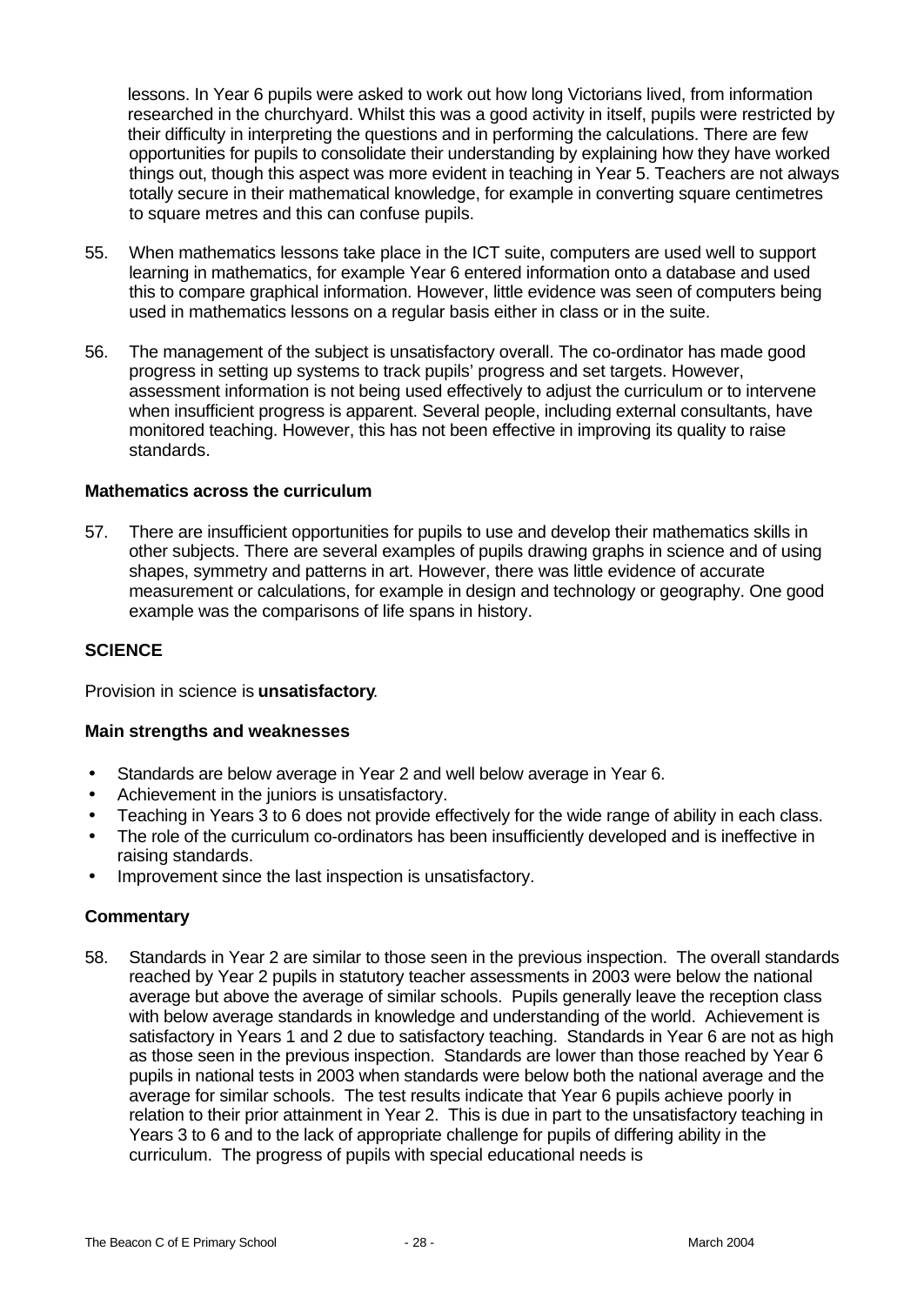satisfactory as they generally respond well to the practical nature of the subject. The in-class support of the learning mentor for pupils with behaviour difficulties contributes significantly to their ability to maintain concentration and achieve as well as they can.

- 59. Teaching and learning are satisfactory in Years 1 and 2 but the school's system of one teacher teaching all classes for science in Years 3 to 6 is ineffective in promoting progress. As a result, the overall quality of teaching and learning is unsatisfactory. A scrutiny of work shows an overuse of work sheets which are not matched to pupils' ability and fail to inspire pupils or extend learning. Not enough use is made of assessments of pupils' performances to plan new work which builds on what pupils already know and clearly meets the needs of different attainment groups in each class. As a result, pupils are not fully challenged to do their best and do not make the progress of which they are capable. Expectations of what pupils can achieve in learning and in recording their work are too low, for instance, pupils are allowed to present their work poorly and to leave tasks unfinished. Marking does not indicate to pupils how to improve their work. The pace of lessons is sometimes slow because sessions are timetabled for whole afternoons. This is not conducive to learning, as pupils do not sustain concentration well. It is not made clear exactly what pupils are expected to learn. Consequently, pupils do not always work purposefully, and do not carry out tasks with enough care, for example, failing to make a prediction, as instructed, before carrying out a test. Insufficient opportunities are provided for older pupils to work independently in planning investigations or in collaborating with others. This particularly inhibits the progress of potential higher attainers in reaching above average standards. Plenary sessions are generally used effectively to draw the lesson together, but pupils' poor listening skills sometimes create a barrier to learning. Mathematics is used well in tables and graphs to display results, although the use of worksheets does not enable these skills to be fully promoted. Resources are used effectively and organised efficiently to promote first-hand learning in the infants. For instance, Year 2 pupils work practically to construct a simple electrical circuit to light a bulb. The school has recently acquired data logging equipment and digital microscopes but as yet ICT is not used effectively to support learning in science.
- 60. Leadership and management are unsatisfactory. The curriculum co-ordinators have an informed overview of the school's standards through careful tracking of progress and analysis of performance. However, they have not been empowered to use this knowledge rigorously to identify and implement clearly focused strategies for raising standards. For example, the analysis of test papers identified areas needing more attention and this was shared with staff but not in a sufficiently useful way with ideas and resources to have any significant effect on standards. Their roles in monitoring teaching and learning are underdeveloped.

## **INFORMATION AND COMMUNICATION TECHNOLOGY**

Provision for information and communication technology is **satisfactory.**

#### **Main strengths and weaknesses**

- The co-ordinator leads well by example.
- There is good teaching of skills in the ICT suite.
- There is insufficient use of computers in other subjects.
- Good planning guidelines ensure all aspects of the subject are now taught.

## **Commentary**

61. Standards are average in Year 2 and Year 6. Stronger aspects are the acquisition of skills, such as developing word processing in Years 1 and 2, and compiling databases and learning to write simple procedures to control events in Year 5 and Year 6. A weaker area is pupils' irregular use of ICT in other subjects, which restricts the further development of their skills and understanding.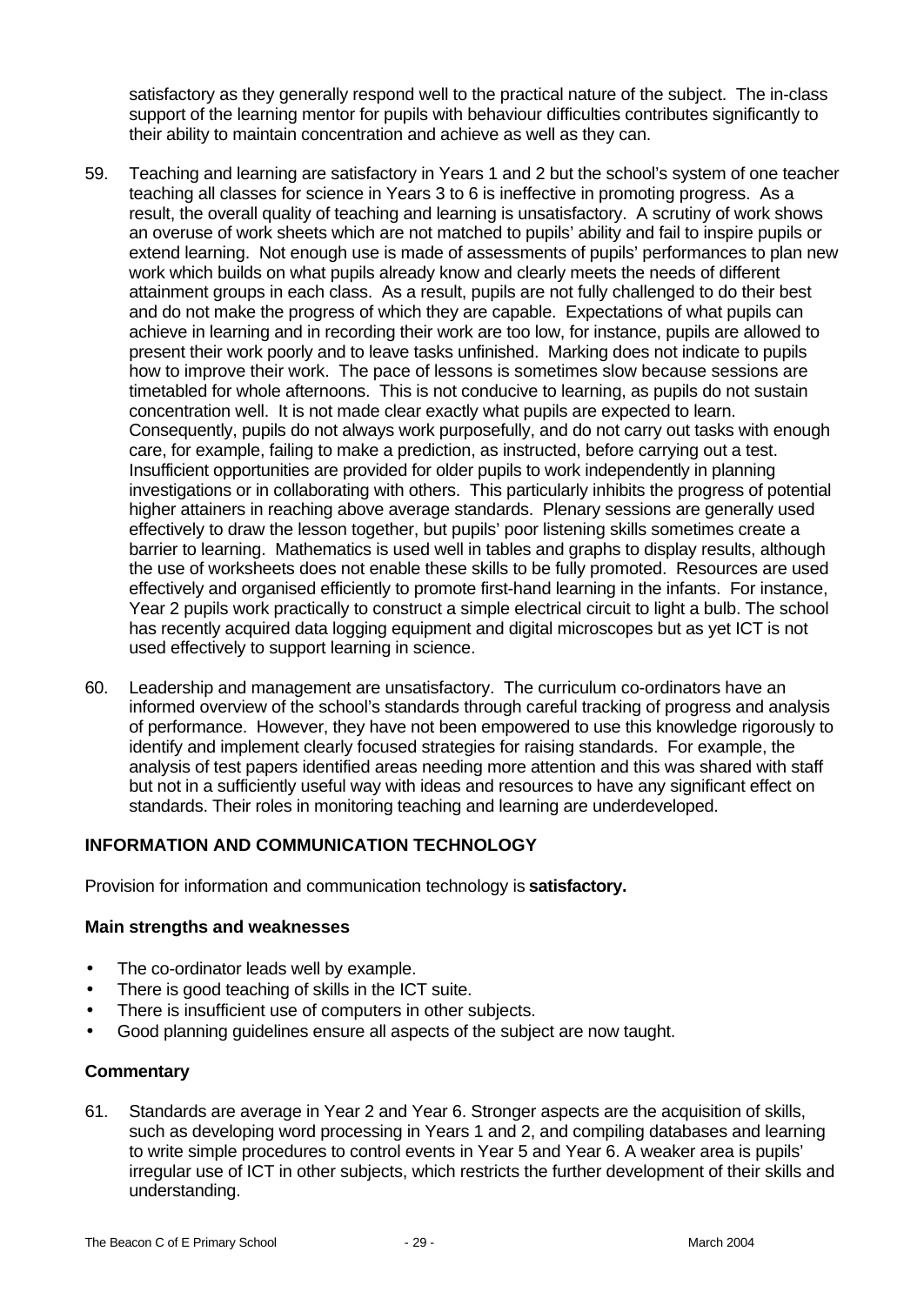- 62. Achievement is satisfactory overall. Work is well planned to meet the needs of individuals, for example most pupils in Year 2 can word process a simple sentence. When using the computers in the suite older pupils receive a good level of individual support enabling them to progress at their own level. For example, most pupils in Year 6 write a program to turn on the house lights when it gets dark, whilst higher attaining pupils have the chance to extend this to incorporate a more sophisticated security system.
- 63. Teaching and learning are satisfactory overall. Teaching is good in the ICT suite when the coordinator uses her expertise to teach classes from Year 4 to Year 6. A strong aspect of these lessons is the use of the interactive whiteboard to demonstrate and explain and this helps pupils to understand. When available, the skilled teaching assistant gives good support to individuals to keep them on task and overcome difficulties. The effectiveness of one lesson was reduced because of the challenging behaviour of a small group of boys in Year 4. Whilst the teacher engaged these boys satisfactorily, this impinged on the time available for helping other pupils. The last inspection identified teachers' lack of confidence. Whilst this has been resolved to some extent by training, the lack of use of the computers in other lessons would indicate that a lack of confidence still remains for some teachers.
- 64. Management of the subject is good. Much has been achieved since the appointment of the new co-ordinator. A scheme of work has been produced and a new suite has been resourced, and though its shape is not ideal, it allows all pupils access to a computer during lessons. This hands-on experience has led to a good improvement in standards. The school has rightly identified the use of computer skills as an area for improvement but planning for this aspect is variable. The co-ordinator has a clear picture of provision in the juniors because she teaches all of these classes. As yet there has not been an opportunity to monitor teaching and learning in other lessons.

## **Information and communication technology across the curriculum**

The use of ICT to support learning in other subjects is unsatisfactory overall. Some good examples were seen, such as Year 6 compiling databases from information collected in the churchyard to produce graphs of life expectancy in Victorian times. Pupils in Year 2 used the computer to paint pictures of their friends in class. Too often, however, machines are not in use. Several times during the inspection a trawl of the school revealed that all the machines were switched off. This is a waste of valuable resources and opportunities.

# **HUMANITIES**

Only one lesson was observed in each subject so there is insufficient evidence to make overall judgements on **geography and history.** Discussions with subject co-ordinators show that good use is made of visits to places of interest and of field trips, including residential visits, to enhance learning in both subjects. There is little evidence of the use of ICT to enhance learning.

## **Geography**

Pupils' books show that pupils in Year 2 have an understanding of an island home and have compared this to their local surroundings. Pupils in Year 6 study rivers in a practical way on their residential visits. They are aware of the meaning of Fair Trade and have researched the impact on banana producers in Belize.

In a lesson observed in Year 4, pupils made good use of maps to inform their discussion on why people in the past settled in particular places. The teacher showed good subject knowledge in getting pupils to consider the relative merits of living near a river or a well.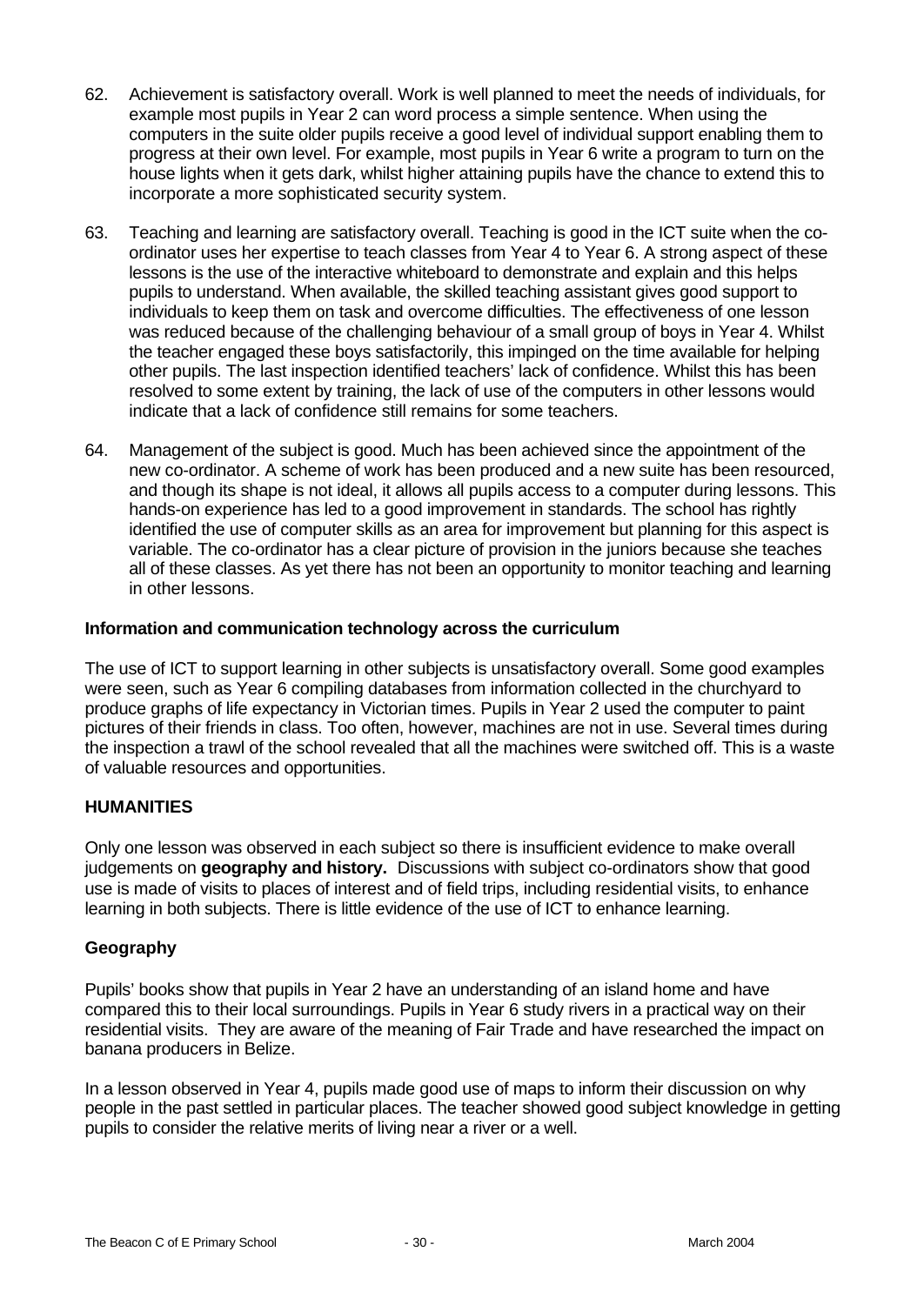## **History**

Scrutiny of pupils' books shows that pupils in Year 2 have studied aspects of Tudors and Stuarts, including The Great Fire of London. Pupils in Year 6 have studied Ancient Greece including different forms of government.

In a lesson observed in Year 6 pupils showed an understanding of aspects of the Greek Wars, comparing Athens with Sparta on the map. Pupils worked well with a partner to develop a convincing argument to persuade the people of Sparta to join with Athens. The teacher related the story in an interesting way to sustain pupils' involvement and so behaviour was good.

#### **Religious education**

Provision for religious education is **satisfactory**.

## **Main strengths and weaknesses**

- Pupils have a good understanding of their Christian faith.
- There is little in depth study of other world faiths.
- There is insufficient use of ICT to enhance learning.
- There are good opportunities to develop literacy skills.

#### **Commentary**

- 65. Standards are broadly in line with the agreed syllabus in Year 2 and Year 6 and achievement is satisfactory overall. Pupils have a good understanding of Christianity and can relate significant events in the Bible closely to their own lives. The previous inspection identified a strength in pupils' understanding of the Bible but an insecure knowledge of other world faiths. This situation remains. The school has developed a new scheme of work which includes the in depth study of Judaism and Islam. However, scrutiny of pupils' books indicates that these have not been covered in sufficient depth so far, other than Old Testament stories such as Moses. Discussion with the co-ordinator shows that these lessons were superseded by a major production in school in the autumn term, though Year 1 pupils have looked at aspects of Hinduism, such as Divali. Progress from the last inspection has therefore been unsatisfactory.
- 66. Teaching and learning are satisfactory. During the inspection good teaching was observed although this is less evident in pupils' books which indicate some omissions in planning to follow the scheme of work. In a good lesson in Year 1 the teacher made good connections between pupils' understanding of lifecycles to introduce the topic of Easter. In Year 5 the teacher used his good knowledge of literature and the Bible to connect passages from *The Lion, the Witch and the Wardrobe* to the events in the Garden of Gethsemane. This helped pupils to understand abstract issues such as betrayal. Matters of death were dealt with in a sensitive and natural way and this made a good contribution to pupils' personal development.
- 67. The school makes good use of its connections, to visit churches and cathedrals and Christian visitors lead assemblies. However, there have been no visitors to school from other world faiths nor have pupils visited other places of worship. There are good opportunities for pupils to develop their literacy skills, for example pupils in Year 5 write the story of The Good Samaritan in their own words. However, there is insufficient use of ICT to enhance learning.
- 68. Leadership of the subject is satisfactory overall and a scheme of work is now in place. However, management of the subject has been ineffective in monitoring what pupils have covered.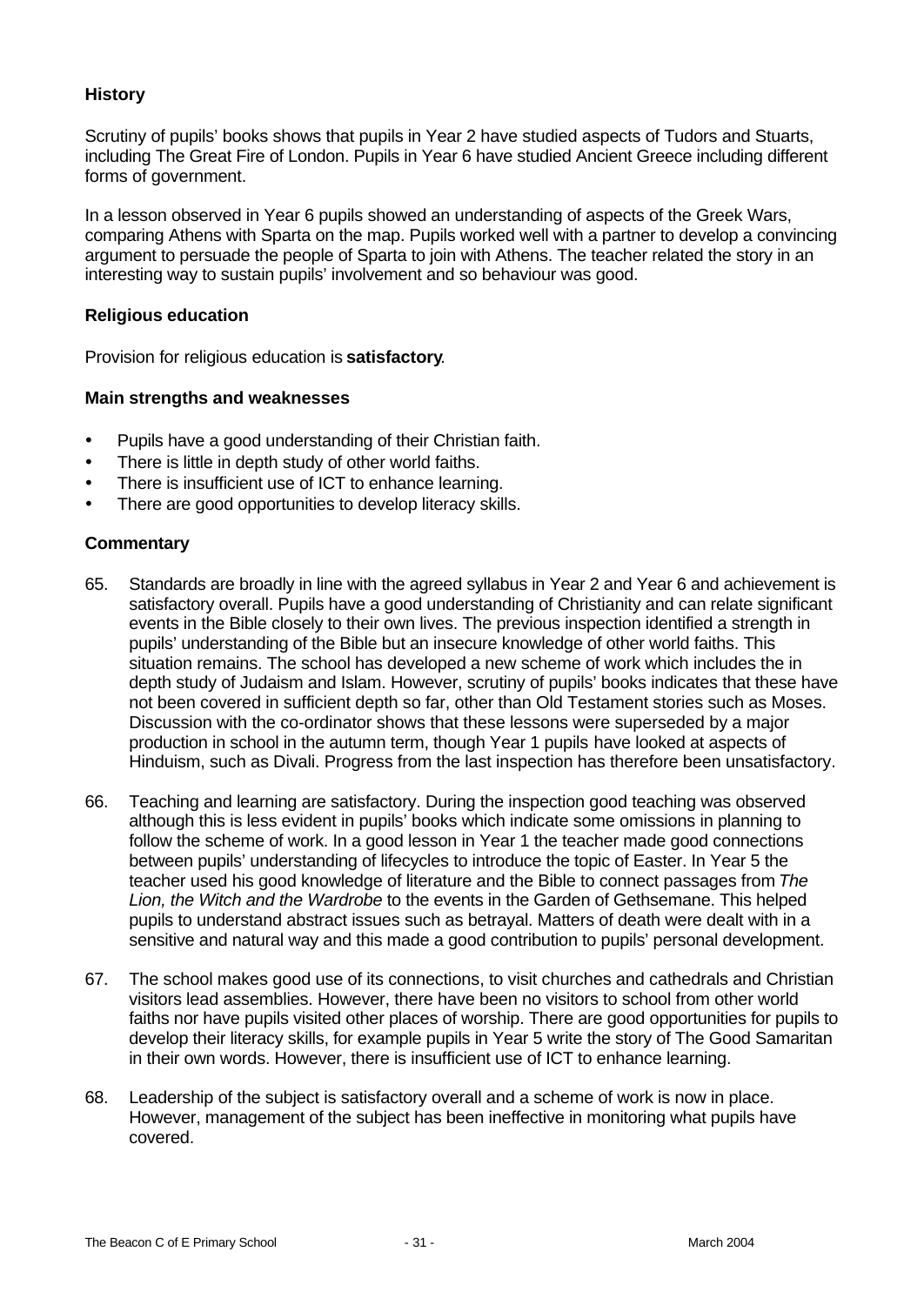# **CREATIVE, AESTHETIC, PRACTICAL AND PHYSICAL SUBJECTS**

No lessons were seen in art and design, design and technology, music or physical education. It is not, therefore, possible to make a firm judgement on provision. Evidence from teachers' planning and work on display indicates that statutory requirements are met in each subject.

**Art and design** and **design and technology** are taught in intensive blocks for one week each half term. These are often led by an artist in residence or a visiting workshop. Work on display reflects a broad and balanced curriculum in **art and design**. In Year 2, paint and pastel self-portraits, and black and white collages show the influence of Picasso's work. In Year 6, pupils have produced some very interesting abstract designs based on the work of David Bamberg.

In **design and technology**, work on display in Year 6 is of an impressive standard. Pupils have completed a project to make models of fairground equipment powered by electric motors. Appropriate attention has been given to each aspect of the designing, making and evaluating process. There are good links with the local secondary school which welcomes Year 6 pupils for a three week design and technology project in the autumn term.

In **music**, the curriculum is enhanced by opportunities to perform in the annual Christmas presentation and to sing in the choir. Music is used well to set the scene for assembly and singing is often good. When singing and clapping to *We are here together* a feeling of belonging to a community is developed.

In **physical education**, pupils in Years 5 and 6 have swimming lessons and there are good opportunities for competitive sport in extra curricular activities. Pupils talented in sport benefit from the very good links with the local football clubs.

In all these subjects planning is following national guidance and this ensures statutory requirements are met. Assessment is satisfactory with progress being checked at the end of each unit of work. The school's focus is clearly on raising standards in literacy and mathematics and the co-ordinators have the remit to maintain standards in other subjects. Co-ordinators are fulfilling this role satisfactorily but their role in monitoring standards, teaching and learning is underdeveloped.

# **PERSONAL, SOCIAL AND HEALTH EDUCATION AND CITIZENSHIP**

Only one lesson, which was allocated to school council affairs, was seen and so it would be inappropriate to make an overall judgement about subject provision on this limited evidence.

## **Main strengths and weaknesses**

- The school's behaviour policy focuses on positive praise and re-enforcement.
- The learning mentor offers effective support to pupils who have social and behavioural difficulties.
- School and class councils allow pupils to learn about decision making and representing the opinions of others.
- The school does not currently have a member of staff with management responsibility for the subject.
- The school lacks clear planning guidelines and fails to give enough attention to drugs education.

# **Commentary**

69. Parents are very happy with this aspect of the school's provision. They especially appreciate the support their children receive from the learning mentor which enables them to learn to deal with any difficulties and play a full part in school life. A strength in the learning mentor's approach is her ability to provide opportunities for pupils to succeed at a worthwhile activity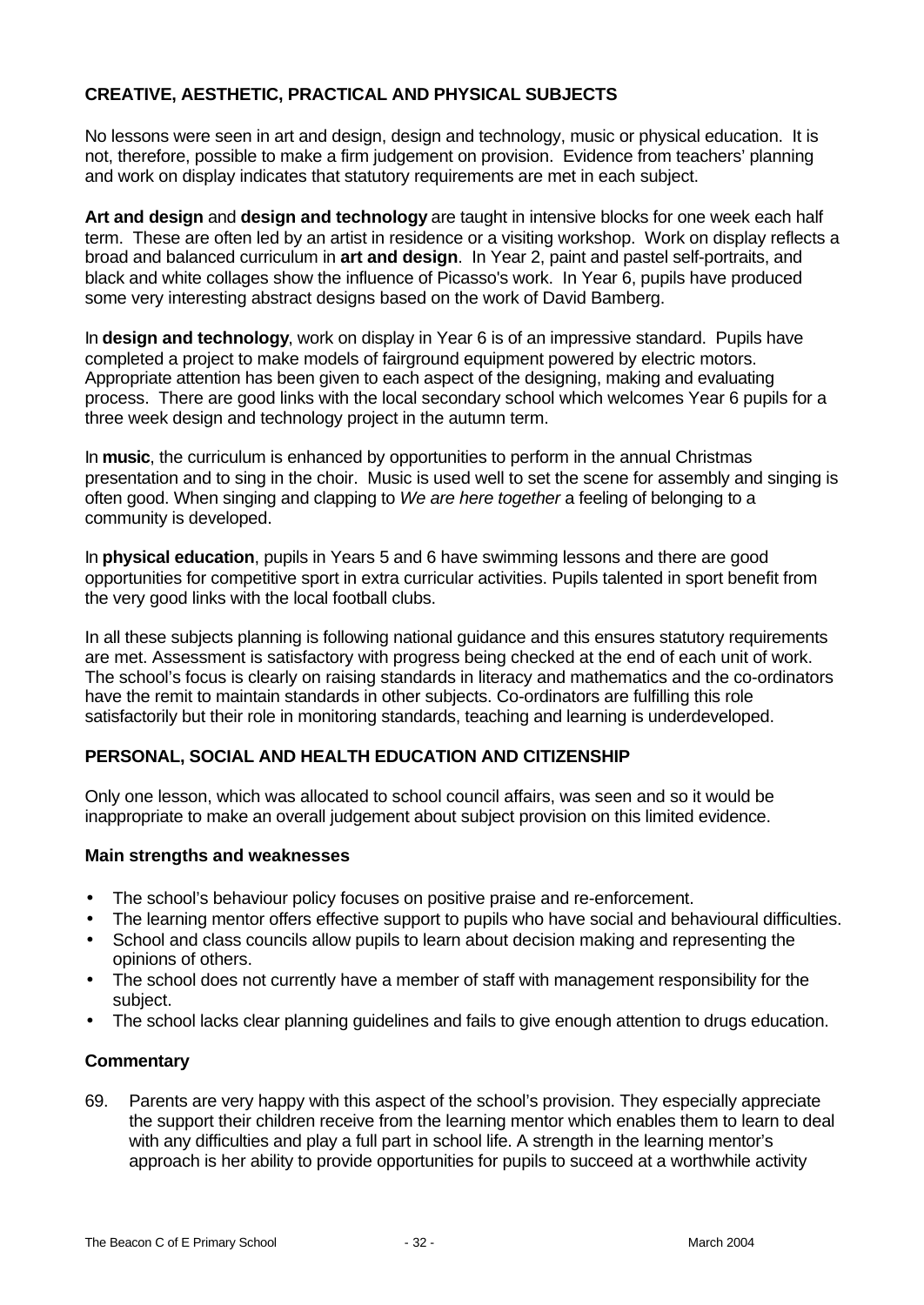and this is most effective in raising self-esteem. Photographs on display also celebrate achievement in a wide range of activities. Many of these show pupils enjoying themselves on the residential visits which are a very positive part of school life. Parents feel these are extremely valuable in helping their children to learn to tolerate others and to accept responsibility for their actions.

- 70. Although classes have a lesson dedicated to personal, social and health education the school lacks clear planning for the subject to guide teachers with the focus for activities in their lessons. A further weakness is the lack of records of themes for assembly so staff cannot link their topics to these occasions. The school encourages healthy eating and is looking to achieve a healthy school award. However, it is a concern the school does not give enough attention to alerting pupils to the dangers of the misuse of drugs. Displays in class show teachers' attention to this aspect of pupils' development is variable. In Year 6 pupils' aspiration maps show the teacher encourages high aspirations in the pupils. In Year 1 the *we are special display* indicates good attention to celebrating children's differences and the star of the week is described as *friendly, helpful and cheerful.*
- 71. The school and class councils are organised well and meet regularly. Their opinions are respected and have been taken on board in the revamping of the playground. Pupils in Years 5 and 6 carry out several duties to help the school run smoothly. Pupils support charities and so learn about their role to help others less fortunate than themselves.